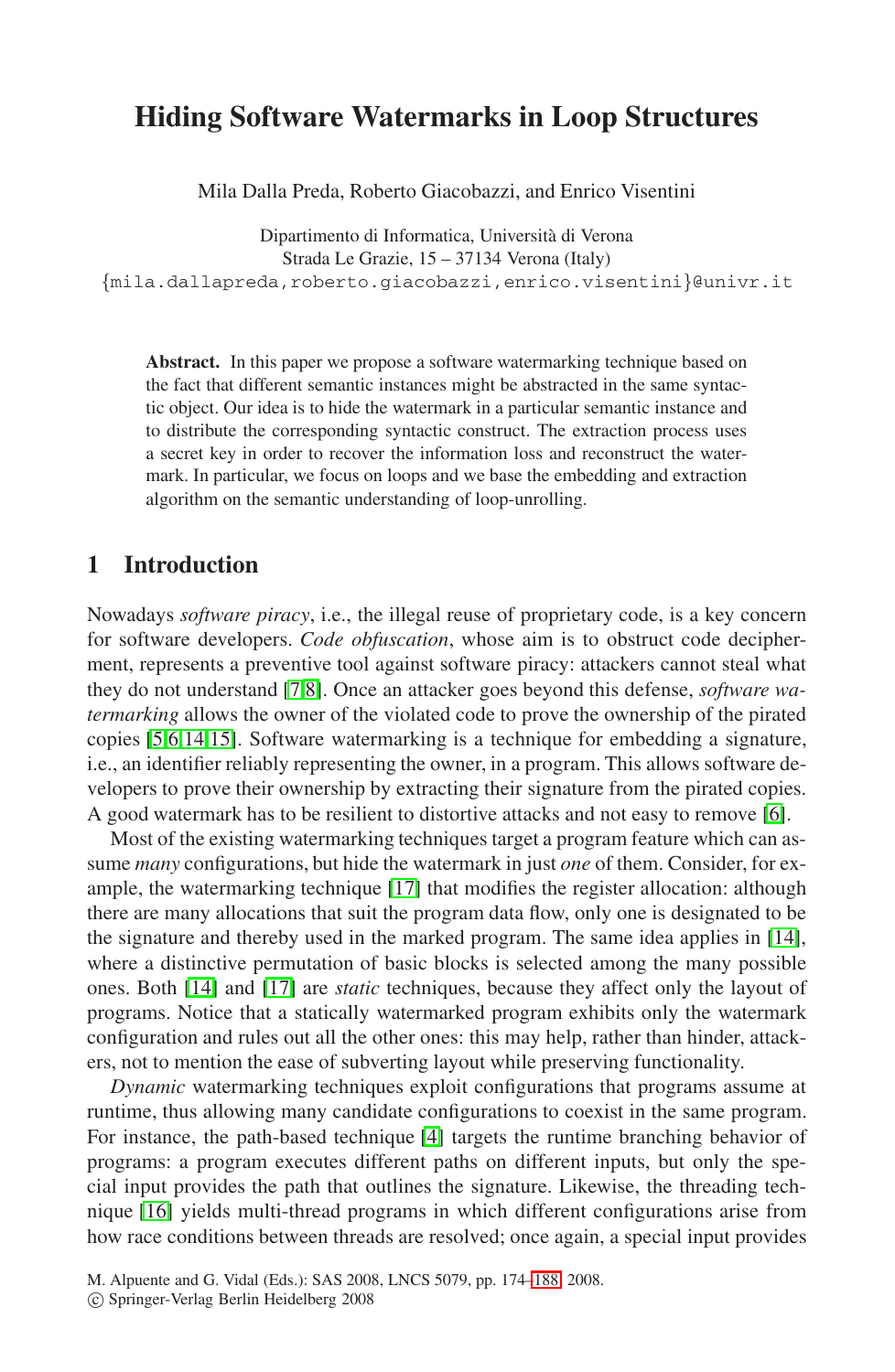<span id="page-1-0"></span>

**Fig. 1.** Watermarking loops with loop-based watermarks

the configuration associated to the signa[ture](#page-14-6). Such dynamic techniques are not trivial to thwart: both branching and threading behaviors are tied to functionality, hence their distort[ion](#page-14-6) may result in a distortion of functionality. The coexistence of watermarked and unwatermarked configurations within the same program also characterizes the *abstract* watermarking technique [13]. Here a configuration is a parametric abstract domain saying whether a watermark variable  $w$ , which is assigned twice and computed through the Horner scheme, is constant or not. Observe that the main point is not the use of the Horner scheme but the fact that  $w$  is constant only in the domain parametrized by a key, while other domains consider  $w$  to have stochastic behavior [13].

*The idea.* Contrary to [13], loops are the basic block of the dynamic watermarking technique we propose in this paper. A loop is a programming construct in which a piece of code, called the loop *body*, is executed repeatedly, thus giving rise to sequences of *iterations*. In the proposed technique, *any* subsequence of such sequences is a candidate watermarking configuration. The aim is to embed, in *one* of the subsequences, a *loopbased watermark*, i.e., a watermark that is itself computed iteratively. This is done by enriching the loop body with additional code that yields the signature only within the watermarking subsequence – otherwise it does not produce significant results. Consider for example the program  $s := 0$ ; for  $i := n$  to 50 do  $s := s + i$  od, which performs 50 iterations if  $n = 1$ . Let the *Beast Software Corporation* have signature 666, computed in 2 iterations by  $W := 53$  $W := 53$ ; for  $i := 17$  to 18 do  $W := W + i^2$  od. To watermark the former program, *Beast* moves both  $W := 53$  and  $W := W + i^2$  in the body of the original loop, thus obtaining program  $s := 0$ ; for  $i := n$  to 50 do  $P_i$  od, in which  $P_i \triangleq [W := s - 83; s := s + i; W := W + i^2]$ . Expression  $s - 83$  evaluates precisely to 53 only when  $n = 1$  and  $i = 17$ : these are the key values for detecting the watermarking subsequence, which spans two iterations out of 50 (those at  $i = 17$  and  $i = 18$ ). At extraction time such a subsequence is made syntactically independent from the native loop:  $s := 0$ ; for  $i := n$  to 16 do  $P_i$  od;  $P_i$ ;  $P_{i+1}$ ; for  $i := 19$  to 100 do  $P_i$  od. What is useless for the computation of the signature is then sliced away [19]:  $s := 0$ ; **for**  $i := n$  **to** 16 **do**  $s := s + i$  **od**;  $W := s - 83$ ;  $W := W + i^2$ ;  $W := W + (i+1)^2$ . Here, when  $n = 1$ , W outputs 666. The tool we have used to make the subsequence crop out is *loop-unrolling* [2], a loop transformation that writes out iterations into sequential code, thereby making loop behavior at each iteration syntactically analyzable. As we show in Fig. 1, loop-unrolling is the core of both the embedding and extraction algorithms.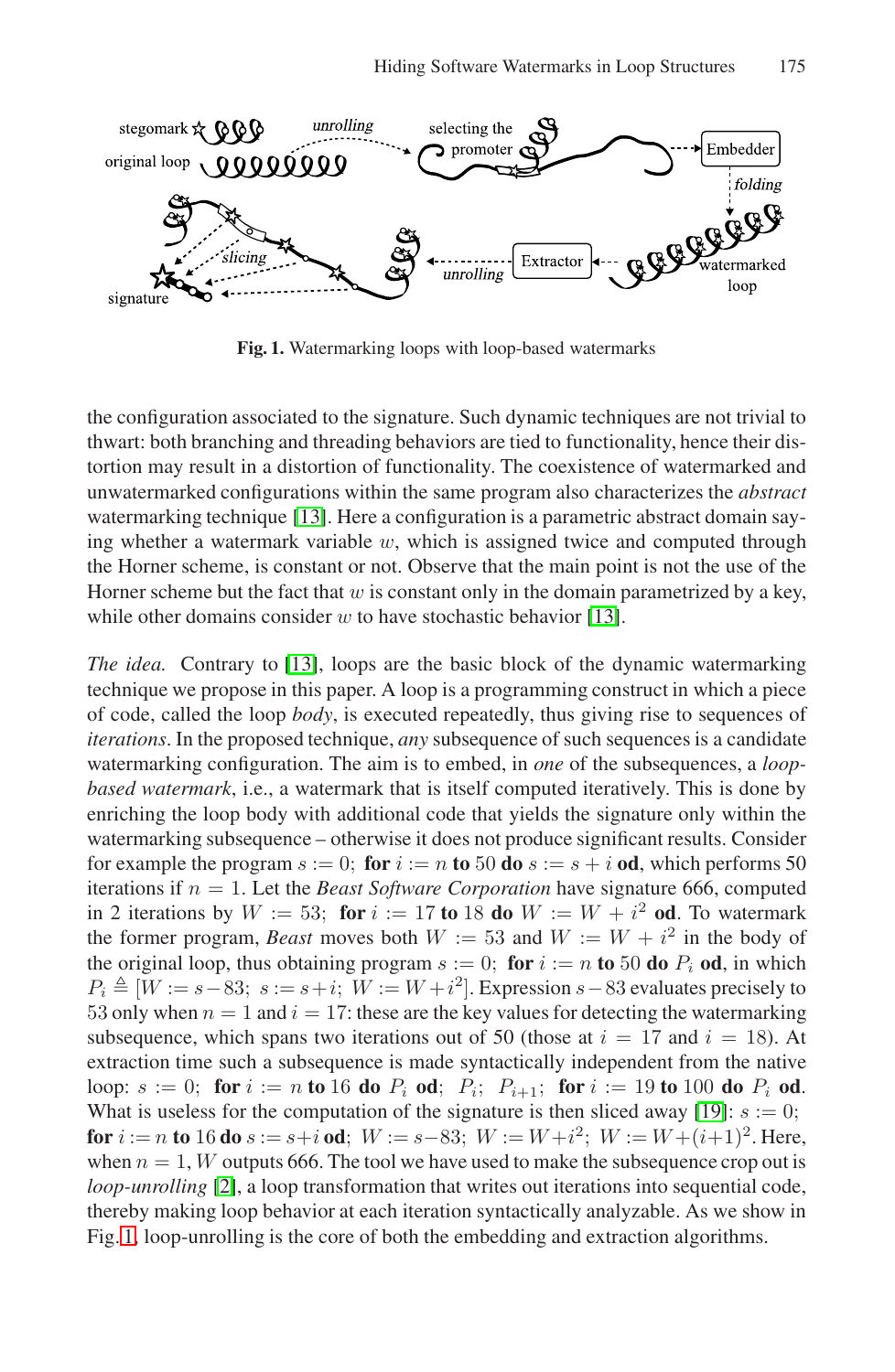In a native loop  $L$  performing  $N$  iterations on input  $I$ , we can embed a loop-based watermark W requiring  $N_W \leq N$  iterations of a code fragment  $M_W$ , called *stegomark*. By design,  $M_W$  has to get the correct initialization only when it is evaluated in a specific native iteration  $\Delta$ , called *promoter*. We designate  $\Delta$  by unrolling L entirely. We establish the dependence that binds  $M_W$  to  $\Delta$  through program slicing [19]. Then we fold L and we insert  $M_W$  in its body, thus obtaining  $L_W$ . For an attacker now unrolling  $L_W$  is not of help in determining  $\Delta$  anymore, because  $M_W$  appears in every iteration. Moreover, if  $L_W$  is contained in program  $P_W$ , any loop  $L'$  in  $P_W$  that includes a fragment of code  $M'$  matchin[g th](#page-10-0)e structure of  $M_W$  may potentially carry a watermark as well (although  $L' \neq L_W$  is highly unlikely to yield a reliable sig[natu](#page-14-6)re). Thus, to retrieve the signature, for each  $L'$  we have to: (i) perform a partial unrolling which exposes, if possible, only the su[bseq](#page-14-8)uence of  $N_W$  iterations starting from  $\Delta$ ; (ii) slice  $P_W$  using as criterion the code of  $M'$  included in the last iteration of the subsequence; (iii) run the slice on input  $I$  and collect the result in the s[et](#page-14-8)  $S$  of candidate signatures. Finally we have only to identify the signature among the elements of S. Observe that the proposed scheme allows the embedding of *any* kind of loop-based watermarks. In the specific watermarking technique we describe in Sec. 5, the iterative construction of the signature is provided by the evaluation of a polynomial through the Horner scheme as in [13]. We specify programs and their semantics following the syntax and semantics of the simple imperative language described in [12]. Syntactic program transformations, like loop-unrolling and code insertion, are related to their semantic counterpart following the abstract interpretation-based framework of Cousot and Cousot [12].

## **2 Preliminaries**

*Notation.* Let  $\wp(X)$  denote the *powerset* of a set X, namely the set of all subsets of  $X: \varphi(X) \triangleq \{Y \mid Y \subseteq X\}$ . A *poset* is a set X endowed with a partial ordering  $\leq_X$ , denoted  $\langle X, \leq_X \rangle$ . Let  $\perp_X$  denote, when it exists, the *minimum* of poset X, i.e.,  $\forall x \in X$ .  $\perp_X \leq_X x$ . An element a is an *upper bound* of X if  $\forall x \in X$ .  $x \leq_X a$ . The minimum of the set of upper bounds of X, when it exists, is called the *least upper bound (lub)* of X and it is denoted as  $\bigvee X$ . A function  $f : X \to Y$  from poset X to poset Y is *surjective* when  $\forall y \in Y$  $\forall y \in Y$  $\forall y \in Y$ .  $\exists x \in X$ .  $f(x) = y$ [. It i](#page-14-10)s  $\bot_X$ -strict when  $f(\bot_X) = \bot_Y$ . It is monotonic if  $\forall x, x' \in X$ .  $x \leq_X x' \implies f(x) \leq_Y f(x')$ . It is additive if it preserves the lub of every  $S \subseteq X$ , i.e.,  $f(\bigvee_X S) = \bigvee_Y f(S)$ , where  $f(S) \triangleq \{f(x) \mid x \in S\}$ . Let  $f: X \to X$  be an additive function. A *fixpoint* of f is an element  $x \in X$  such that  $f(x) = x$ . The *least fixpoint*  $If p^{\leq x} f$  is the minimum among the fixpoints of f in X.

*Abstract Interpretation.* In abstract interpretation, any description of program behavior is obtained as an approximation (abstraction) of the most detailed (concrete) program specification available, which is usually a formal semantics [10,11]. Both concrete semantics and abstract behavior are computed on posets: hence there are a *concrete poset*  $\langle C, \leq_C \rangle$  and an *abstract poset*  $\langle A, \leq_A \rangle$ , whose orderings qualitatively model relative precision between elements. When an *abstraction map*  $\alpha$  :  $C \rightarrow A$  and a *concretization map*  $\gamma$  :  $A \rightarrow C$  interrelate the two domains by forming an adjunction, i.e.,  $\forall c \in C, a \in A$ .  $\alpha(c) \leq_A a \iff c \leq_C \gamma(a)$ , we have a *Galois connection*, denoted  $C \xrightarrow{\gamma} A$ . In particular, if  $\alpha$  is surjective, we have a *Galois insertion*, denoted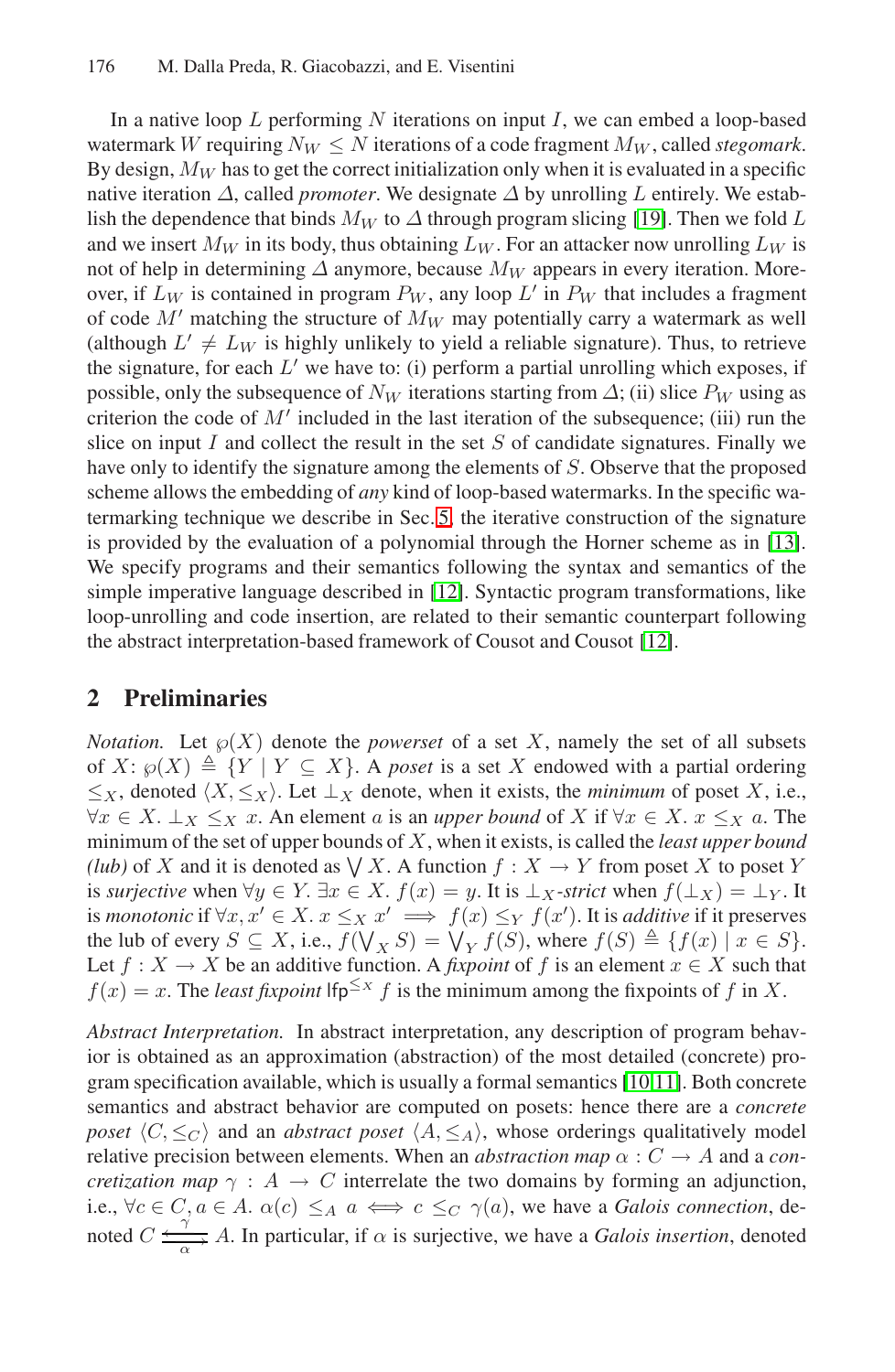<span id="page-3-0"></span>

| <b>Program Syntax</b>                                                               | <b>Program Semantics</b>                                                                                                | <b>Program Abstractions</b>                                      |
|-------------------------------------------------------------------------------------|-------------------------------------------------------------------------------------------------------------------------|------------------------------------------------------------------|
| Integers $n \in \mathbb{Z}$                                                         | $A(n)\rho \triangleq n$                                                                                                 | $\text{act}(L: A \rightarrow L'; ) \triangleq A$                 |
| Variables $Y \in \mathbb{X}$                                                        | $A(Y)\rho \triangleq \rho(Y)$                                                                                           | $lab(L: A \rightarrow L'; ) \triangleq L$                        |
| Arith. Exps $E \in \mathbb{E}$ ,                                                    |                                                                                                                         | $lab(P) \triangleq \bigcup_{C \in P} \{ lab(C) \}$               |
| $E ::= n   Y   E_1 @ E_2$                                                           | $B(\mathbf{t}t)\rho \triangleq \mathbf{t}t$                                                                             | $succ(L: A \rightarrow L'; ) \triangleq L'$                      |
| Bool. Exps $B \in \mathbb{B}$ ,                                                     | $B({\bf ff})\rho \triangleq ff$                                                                                         | $succ(P) \triangleq \bigcup_{C \in P} \{succ(C) \}$              |
| $B ::= E_1 \geq E_2   B_1 @ B_2   \neg B   \mathbf{tt}   \mathbf{ff}$               | $B(\neg B)\rho \triangleq \neg B(B)\rho$                                                                                | $var(E) \triangleq {Y \in \mathbb{X} \mid Y \text{ is in } E}$   |
| Actions $A \in \mathbb{A}$ .                                                        |                                                                                                                         | $var(B) \triangleq \{Y \in \mathbb{X} \mid Y \text{ is in } B\}$ |
| $A ::= B   Y := E   Y := ?$                                                         | $B(E_1 \geq E_2) \rho \triangleq A(E_1) \rho \geq A(E_2) \rho$                                                          | $var(Y := E) \triangleq {Y} \cup var(E)$                         |
| Symbols $s \in \mathbb{S}$                                                          |                                                                                                                         | $var(Y := ?) \triangleq {Y}$                                     |
| Labels $L \in \mathbb{L} \triangleq \mathbb{N} \times \mathbb{N} \times \mathbb{S}$ | $S(B)\rho \triangleq {\rho'   B(B)\rho' = \text{tt} \wedge \rho' = \rho}$ var(c) $\triangleq \text{var}(\text{act}(C))$ |                                                                  |
| Commands $C \in \mathbb{C}$ ,                                                       |                                                                                                                         |                                                                  |
| $C ::= L : A \rightarrow L';$                                                       | $S(Y := E)\rho \triangleq {\rho[Y := A(E)\rho]}$                                                                        | $var(P) \triangleq \bigcup_{C \in P} var(C)$                     |
| Programs $P \in \mathbb{P} \triangleq \wp(\mathbb{C})$                              | $\mathsf{S}(\mathsf{Y}:=?)\rho \triangleq {\rho'   \exists z \in \mathbb{Z}.\ \rho' = \rho[\mathsf{Y}:=z]}$             |                                                                  |

**Fig. 2.** Syntactic and semantic program constructs

 $C \xrightarrow[\alpha]{\gamma}$  $\frac{1}{\alpha}$  A; it can be proved that we always have a Galois insertion whenever  $\alpha$ ,  $\gamma$  are mo[not](#page-14-11)[on](#page-14-12)ic,  $c \leq_C \gamma(\alpha(c))$  and  $\alpha(\gamma(a)) = a$ . Given a Galois connection  $C \xrightarrow[\alpha]{\gamma} A$ , a concrete function  $f: C \to C$  and an abstract function  $f^{\sharp}: A \to A$  $f^{\sharp}: A \to A$  $f^{\sharp}: A \to A$ , we say that  $f^{\sharp}$  is a *correct* approximation of f in A if  $\alpha \circ f \leq_A f^{\sharp} \circ \alpha$ . We let  $f^A \triangleq \alpha \circ f \circ \gamma$  denote the *best correct approximation* of f on A. When the correctness condition is strengthened to equality, i.e., when  $\alpha \circ f = f^{\sharp} \circ \alpha$ , the abstract function  $f^{\sharp}$  is a *complete* approximation of f on A. When  $\alpha$  is  $\perp_C$ -strict and additive and  $f^{\sharp}$  is complete wrt. f and A, then  $\alpha(\text{Ifp}^{\leq C} f) = \text{Ifp}^{\leq A} f^\sharp$ , i.e., no loss of information is accumulated in the abstract computation through  $f^{\sharp}$  [1,9]. Then a *fixpoint transfer* can be made from C to A.

*Pr[ogr](#page-7-0)amming Language.* We consider the imperative language introduced in [12] (see Fig. 2). Any command C has the form  $L : A \rightarrow L'$ ; meaning that C is referred to through label L, performs action A and in turn refers to commands with label L'. A can be either a deterministic (Y [:=](#page-3-0) E) or random assignment (Y := ?), or a boolean test evaluation. A *label* or *entrypoint*  $L \triangleq ims$  consists of an *index*  $i \in \mathbb{N}$ , a *memory value*  $m \in \mathbb{N}$ and a symbol s from an alphabet S: whenever  $i, m > 0$ , we have that C is the mth copy of a native command  $\overline{C}$  at entrypoint 00s and C is also member of the *i*-th unrolled loop (see Sect. 4). A *program* P is a possibly infinite set of commands <sup>1</sup> whose execution starts at entrypoints in  $\mathfrak{L}(P) \subseteq \text{lab}(P)$ . Program variables in P take their values in an *environment*  $\rho \in \mathfrak{E}(P)$ , which is a mapping from  $var(P) = dom[\rho]$  to  $\mathbb{Z} \cup \{0\}$ , where  $\mathcal{O} \notin \mathbb{Z}$  is the undefined value. When the domain of  $\rho$  is not relevant, we can write  $\rho \in \mathfrak{E}$ . As shown in Fig. 2, we use functions  $A(E) : \mathfrak{E}(P) \to \mathbb{Z} \cup \{0\}$ and  $B(B)$ :  $\mathfrak{E}(P) \rightarrow \{ \mathfrak{t}, \mathfrak{f}, \mathfrak{t}, \mathfrak{t} \}$  to evaluate arithmetic (E) or boolean (B) expressions of P; evaluation propagates U from subexpressions to superexpressions. We also use function  $S(A)$ :  $\mathfrak{E}(P) \rightarrow \varphi(\mathfrak{E}(P))$ , which evaluates action A by returning the set of environments A generates when executed. A *state*  $s = \langle \rho, C \rangle$  pairs an environment  $\rho \in$  $\mathfrak{E}(P)$  with a command  $C \in P$ . The set of states resulting from the execution of C in  $\rho$  is  $\mathsf{S}(\langle \rho, \mathsf{C} \rangle) \triangleq \{ \langle \rho', \mathsf{C}' \rangle \ | \ \mathsf{C}' \in \mathsf{P} \wedge \rho' \in \mathsf{S}(\mathsf{act}(\mathsf{C})) \rho \wedge \mathsf{suc}(\mathsf{C}) = \mathsf{lab}(\mathsf{C}') \};$  relation  $\mathsf{S}$  models

 $1$  Here we follow [12] and consider programs as possibly infinite sequences of commands.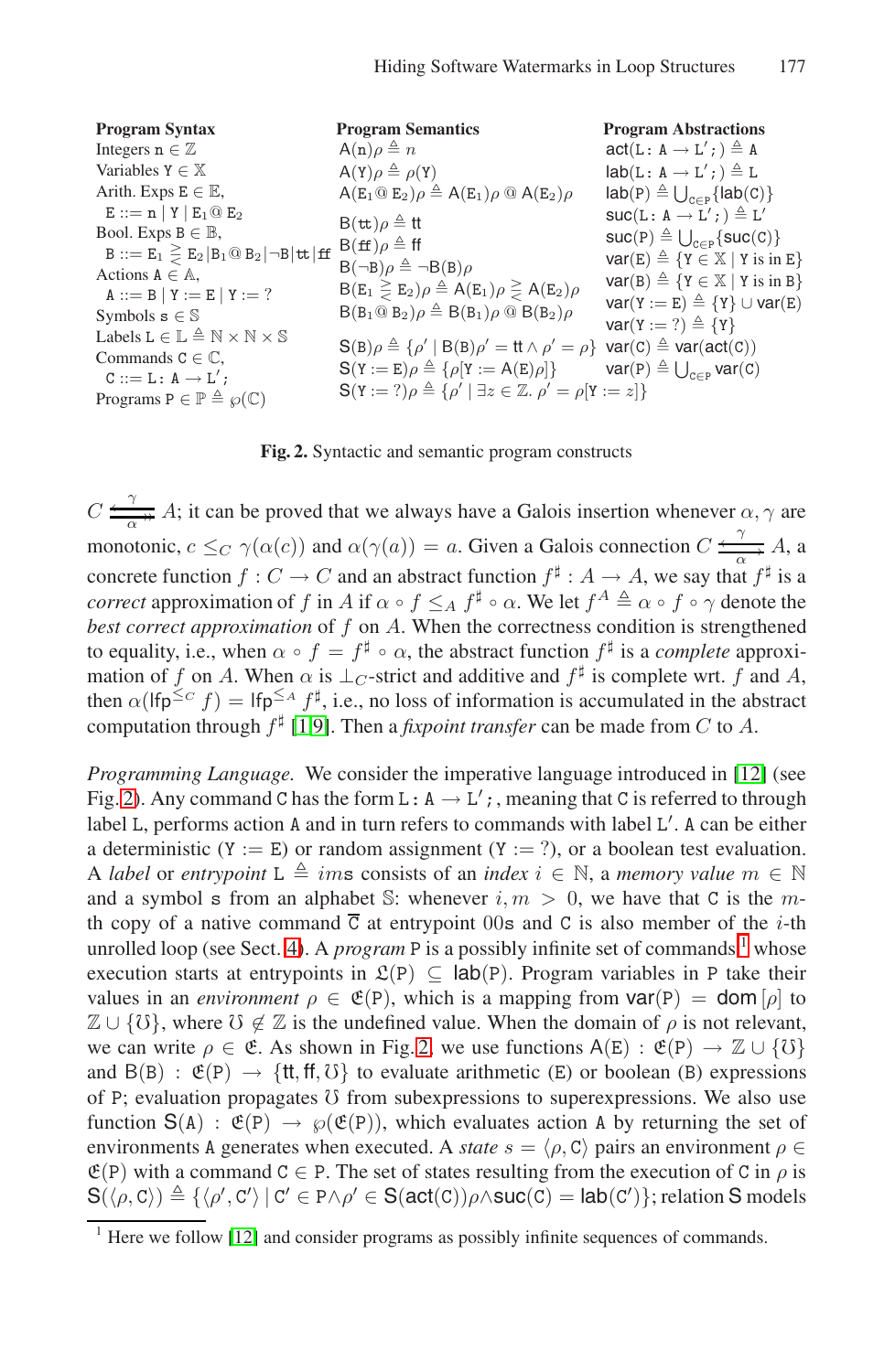the *transition* between states. From the set  $\mathfrak{L}(P) \subseteq lab(P)$  of the initial entrypoints of P, we can define the set  $\mathfrak{I}(P) \triangleq \{ \langle \rho, C \rangle \mid \rho \in \mathfrak{E}(P) \land C \in P \land \mathsf{lab}(C) \in \mathfrak{L}(P) \}$  of the initial states of P. *Trace semantics*  $S(P) \triangleq$  If  $p \in F(P)$  is the least fixpoint of an operator  $\mathsf{F}(P)\mathcal{T} \triangleq \mathfrak{I}(P) \cup \{\sigma ss' \mid \sigma s \in \mathcal{T} \wedge s' \in \mathsf{S}(s)\}.$  Each *finite partial trace*  $\sigma \in S(P) \subseteq \mathfrak{D}$  records a finite partial execution of P. We let  $\mathfrak{D}$  be the set of the finite partial traces of all programs and  $\sigma_j$  be the  $(j + 1)$ -th state of  $\sigma$ . A set  $\mathcal{T} \in \wp(\mathfrak{D})$ of traces can be abstracted by collecting only the commands executed along the traces [12]. Thus  $p(\mathcal{T}) \triangleq \{C \mid \exists \sigma \in \mathcal{T}.\ \exists j \in [0, |\sigma|) . \exists \rho \in \mathfrak{E}.\ \sigma_j = \langle \rho, C \rangle \}$  induces a Galois insertion  $\langle \wp(\mathfrak{D}), \subseteq \rangle \xrightarrow[\mathfrak{D}]{} \langle \mathbb{P}/\equiv, \subseteq \rangle$  which interprets programs as an abstraction of their (trace) [sem](#page-14-8)antics. In the abstract domain of programs, P and Q collapse ( $P \equiv Q$ ) iff  $S(P) = S(Q)$  up to semantic equivalences between actions (for instance,  $Y := 6$ is semantically equivalent to Y := 2  $\times$  3). The *syntactic refinement* P  $\subseteq$  Q holds iff  $S(P) \subseteq S(Q)$  up to [sem](#page-14-8)antic equivalences between actions.

Principle of Program Transformation. Any syntactic program transformer t, altering the code of  $P$  and returning new pr[ogra](#page-14-8)m  $P'$ , induces a corresponding semantic transformer *t* turning  $S(P)$  into  $S(P')$  [12]. If we let  $t(T) \triangleq \{t(\sigma) \mid \sigma \in T\}$ , then *t* induces a Galois connection  $\langle \wp(\mathfrak{D}), \subseteq \rangle \xrightarrow[t \to \infty]{\gamma_t} \langle \wp(\mathfrak{D}), \subseteq \rangle$ , where *t* acts as an abstraction. By composing the two Galois connection introduced so far, we can derive a similar notion about t, i.e.,  $\langle \mathbb{P}/\equiv, \sqsubseteq \rangle \xrightarrow[t]{\text{#}} \langle \mathbb{P}/\equiv$  $\frac{\gamma_{\text{t}}}{\gamma_{\text{t}}}$   $\langle \mathbb{P}/\mathbb{E}, \mathbb{E} \rangle$  [12]. This kind of composition allows us to derive t as the best correct approximation of semantic transformer *t*, i.e.,  $t \sqsupseteq p \circ t \circ S$ . In particular, when the transformation is decidable, we have  $t \equiv p \circ t \circ S$ . The systematic design of t from *t* takes advantage of fixpoint transfers [12]. In the following we consider only decidable transformations, such as loop-unrolling and assignment-insertion. Hence, we derive  $t \triangleq$  Ifp  $F$  in fixpoint form by combining  $t \equiv p \circ t \circ S$  with the following equivalence:  $p \circ t \circ S = p \circ t \circ \text{If} p^{\subseteq} F = p \circ \text{If} p^{\subseteq} F' \equiv \text{If} p^{\subseteq} F'$ . Notice that the first equality follows by definition of S; the other ones hold only if operators  $F' : \wp(\mathfrak{D}) \to \wp(\mathfrak{D})$  and  $\mathbb{F}' : \mathbb{P}/_{\equiv} \to \mathbb{P}/_{\equiv}$  are designed to fit the requirements of the fixpoint transfers applied within Galois connections  $\langle \wp(\mathfrak{D}), \subseteq \rangle \xrightarrow[t]{\gamma_i} \langle \wp(\mathfrak{D}), \subseteq \rangle$ and  $\langle \wp(\mathfrak{D}), \subseteq \rangle \xrightarrow[\mathfrak{D}]{} \langle \mathbb{P}/\equiv, \sqsubseteq \rangle$  respectively. The correctness of t is formalized through some *observational abstraction*  $\alpha_{\mathcal{O}}$  such that  $\langle \varphi(\mathfrak{D}), \subseteq \rangle$   $\frac{\longleftrightarrow}{\alpha_{\mathcal{O}}}$  $\frac{\gamma_{\mathcal{O}}}{\alpha_{\mathcal{O}}}$   $\langle \mathcal{D}_{\mathcal{O}}, \sqsubseteq_{\mathcal{O}} \rangle$ . Transformer t is correct wrt.  $\alpha_{\mathcal{O}}$  if and only if for every program  $P \in \mathbb{P}$ ,  $\alpha_{\mathcal{O}}(S(P)) =$  $\alpha_{\mathcal{O}}(t(S(P)))$  [12].

## **3 Assignment-Insertion**

Let us define in the framework described above the transformation of assignmentinsertion that we exploit for the embedding of  $M_W$ . Suppose we wish to insert, at entrypoint  $J \in \text{lab}(P)$ , an assignment  $W := E$ ; we use J, J'...to denote labels targeted for insertion and  $L, L'...$  to denote other labels. Syntactically, the solution is straightforward (see Fig. 3): we modify in P every command referring to J so that now it refers to a new  $\underline{J} \notin \text{lab}(P)$ , then we insert in P a new command  $\underline{C} \triangleq \underline{J}$ :  $\mathbb{W} := \underline{E} \to J$ ;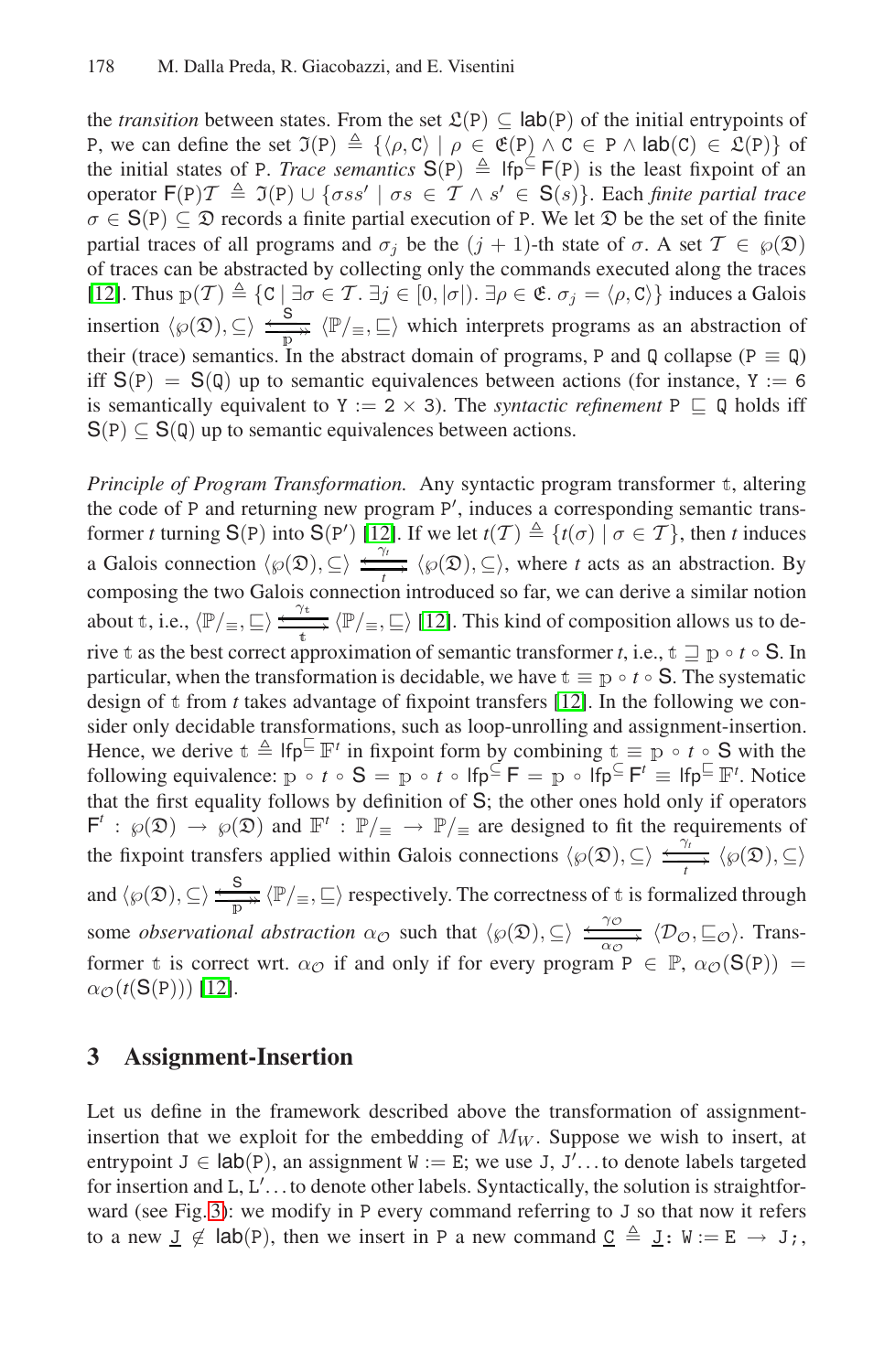| // Original program P                                          |
|----------------------------------------------------------------|
| 00e $Z := 0;$                                                  |
| $00f \quad X := 0;$                                            |
| // Native for-loop F                                           |
| $00g \quad \neg(X \leq \mathcal{I}_0) \rightarrow \text{end};$ |
| 00g $X < I_0 \rightarrow 00h$ ;                                |
| $Y := Fib(X + \mathcal{I}_1);$<br>00 <sub>h</sub>              |
| $00v \t Z := Z + Y \times Y;$                                  |
| 00i $X := X + 1 \rightarrow 00g;$                              |
|                                                                |
| // Watermarked program P'                                      |
| 00e $Z := 0;$                                                  |
| $00f \quad X := 0;$                                            |
| // for-loop $F'$                                               |
| $00g \quad \neg(X \leq \mathcal{I}_0) \rightarrow \text{end};$ |
| 00g $X < I_0 \rightarrow 00h$ ;                                |
| $Y := Fib(X + \mathcal{I}_1);$<br>00 <sub>h</sub>              |
| $\rightarrow 00v \qquad W := (215 - Y) \times 259;$            |
| $00v \t Z := Z + Y \times Y;$                                  |
| $\rightarrow 00i \qquad W := 14 \times W + 245760$ ;           |
| 00i $X := X + 1 \rightarrow 00g;$                              |
|                                                                |

Assignment-insertion turns  $P$  into  $P'$ . Then  $P'$ yields program Q provided that its for-loop F' is unrolled with  $\mathbf{u} = \langle 1, 3 \rangle$  and  $\mathbf{\ell} = \langle 5, 2 \rangle$ . The entrypoint of each program is 00e. The new assignments carry the watermark of signature  $s = 120736$ . To extract s, we need to run on  $P'$  the algorithm described in Sec. 5. The algorithm computes Q and try to detect a candidate assignment ( $\star$ ). The copies ( $\star$ ) of that assignment are discarded. In resulting program  $\mathbb{Q}'$  it determines ( $\rightarrow \circ$ ) backward-slicing criterion C and computes slicing S. On the key input, the commands in S yield signature s embedded in P'.

```
// Program Q
               // generated at extraction time
         00e Z := 0;S = 00f X := 0;// unrolled \text{for-loop } F_1 (u_1 = 1)S 10g \quad \neg(X \leq \mathcal{I}_0 - 5) \rightarrow 20g;S 10g \quad X < \mathcal{I}_0 - 5 \rightarrow 10h;
         10h Y := Fib(X + \mathcal{I}_1);10v \t W := (215 - Y) \times 259;10v \t Z := Z + Y \times Y;10i W := 14 \times W + 245760;S 10i X := X + 1 \rightarrow 10g;// unrolled for-loop F_2 (u_2 = 3)
    S 20g \quad \neg(X \leq \mathcal{I}_0 - 4) \rightarrow 00g;S 20g \quad X < \mathcal{I}_0 - 4 \rightarrow 20h;
    S 20h Y := Fib(X + \mathcal{I}_1);S 20v W := (215 - Y) \times 259;
         20v \t Z := Z + Y \times Y;◦ S 20i W := 14 × W + 245760;
         20i tt;
         21g tt;
         21h Y := Fib((X + 1) + \mathcal{I}_1);21y \tW := (215 - Y) \times 259;21v \t Z := Z + Y \times Y;◦ S 21i W := 14 × W + 245760;
         21i tt;
         22g tt;
         22h Y := Fib((X + 2) + \mathcal{I}_1);\times 22<u>v</u> W := (215 - Y) × 259;
         22v \quad Z := Z + Y \times Y;S 22i W := 14 \times W + 245760;S 22i X := X + 3 \rightarrow 20g;// for-loop F of program P-

         00g [...]
```
<span id="page-5-0"></span>**Fig. 3.** Three programs

obtaining P'. In case  $W \in \text{var}(P)$ , however,  $S(P')$  may differ a lot from  $S(P)$ , as the new value of W may alter deeply the evaluations of subsequent boolean conditions and control flow of P. To prevent these major changes, we might restore the value of W before W is used again. Alternatively, we just exploit a variable W that is either *fresh* wrt. P, namely  $W \notin \text{var}(P)$ , or *dead* wrt. entrypoint J targeted for the insertion, i.e., commands executed after the reaching of J must not define or use W any longer. Under this hypothesis,  $\langle \rho_0, L : A_0 \to J \rangle$ ;  $\langle \rho_1, J : A_1 \to L' \rangle$   $\in S(P)$  can be transformed into  $\langle \varphi_0, L \colon A_0 \to \underline{\mathsf{J}} \rangle$ ;  $\langle \varphi_1, \underline{\mathsf{C}} \rangle$   $\langle \varphi_1', \mathsf{J} \colon A_1 \to \mathsf{L}' \rangle \in \mathsf{S}(\mathsf{P}')$ . We let  $\varphi_0, \varphi_1$  be  $\rho_0, \rho_1$  enriched with  $W \mapsto U$  in case W is fresh. On the other side, we let  $\varphi'_1 \triangleq \rho_1 \oplus \{W \mapsto A(E)\rho_1\}$ , meaning that W has to belong to  ${\sf dom}\,[\varphi_1']$  and has to take value  ${\sf A}({\sf E})\rho_1.$  We say that  $\varphi_1'$ is an enhancement of  $\rho_1$ . In general, given  $\rho \in \mathfrak{E}$ , its enhancement  $\rho \oplus \omega \triangleq (\rho \setminus \omega) \cup \omega$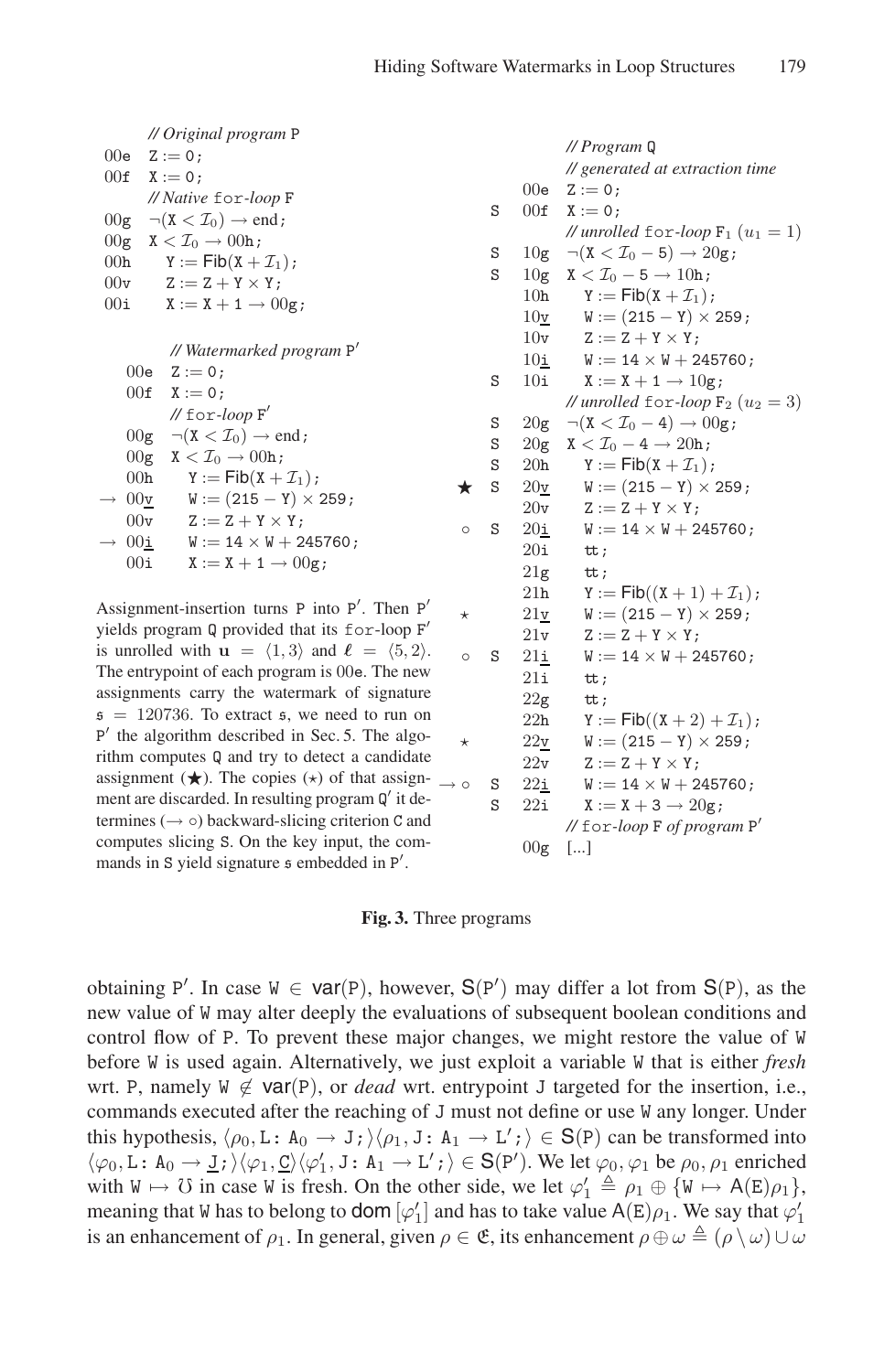<span id="page-6-0"></span>
$$
\begin{aligned}\n&\dot{r}^{\text{in}}(\varepsilon\langle\rho,C\rangle)\triangleq\dot{r}^{\text{in}}(\langle\rho,C\rangle,\{\mathtt{W}_{\mathtt{J}}\leftarrow\mathtt{U}\}\left|\:\mathtt{W}_{\mathtt{J}}\in\mathcal{W}\wedge\mathtt{W}_{\mathtt{J}}\not\in\mathtt{dom}\left[\rho\right]\right\})\\
&\dot{r}^{\text{in}}(\sigma'\langle\rho',C'\rangle\langle\rho,C\rangle)\triangleq\text{let}\,\overline{\sigma}\langle\overline{\rho},\overline{C}\rangle=\dot{r}^{\text{in}}(\sigma'\langle\rho',C'\rangle)\text{ in }\overline{\sigma}\langle\overline{\rho},\overline{C}\rangle\dot{r}^{\text{in}}(\langle\rho,C\rangle,\overline{\rho}\text{ restricted to domain }\mathcal{W})\\
&\dot{r}^{\text{in}}(\langle\rho,C\rangle,\omega)\triangleq\text{let }\varphi=\rho\oplus\omega\text{ in match }\dot{r}^{\text{in}}(C)\text{ with}\\
&\text{J}: \mathtt{W}_{\mathtt{J}}:=\mathtt{E}_{\mathtt{J}}\rightarrow\mathtt{L}';\mathtt{C}'\longmapsto\langle\varphi,\mathtt{J}\colon\mathtt{W}_{\mathtt{J}}:=\mathtt{E}_{\mathtt{J}}\rightarrow\mathtt{L}';\rangle\langle\varphi[\mathtt{W}_{\mathtt{J}}:=\mathsf{A}(\mathtt{E}_{\mathtt{J}})\omega],\mathtt{C}'\rangle\\
&\text{C}'\longmapsto\langle\varphi,C'\rangle\\
&\dot{r}^{\text{in}}(\mathtt{J}\colon\mathtt{A}\rightarrow\mathtt{J}';\mathtt{J}\triangleq\underline{\mathtt{J}}\colon\mathtt{W}_{\mathtt{J}}:=\mathtt{E}_{\mathtt{J}}\rightarrow\mathtt{J};\mathtt{J}\colon\mathtt{A}\rightarrow\underline{\mathtt{J}}';\\
&\dot{r}^{\text{in}}(\mathtt{L}\colon\mathtt{A}\rightarrow\mathtt{J}';\mathtt{J}\triangleq\mathtt{L}\colon\mathtt{A}\rightarrow\mathtt{L}';\\
&\dot{r}^{\text{in}}(\mathtt{L}\colon\mathtt{A}\rightarrow\mathtt{L}';\mathtt{J}\triangleq\mathtt{L}\colon\mathtt{W}_{\mathtt{J}}:=\mathtt{B}_{\mathtt{J}}\rightarrow\mathtt{J};\mathtt{J}\
$$

**Fig. 4.** Semantic assignment-insertion

augments  $\rho$  with the mappings in  $\omega \in \mathfrak{E}$ , overwriting  $A(W)\rho$  with  $A(W)\omega$  in case there is a clash on W. Due to the triviality of the trace [tr](#page-6-0)ansformation, observational abstraction  $\alpha_{\mathcal{O}}^{\text{in}}$  for assignment-insertion needs only to discard the inserted states and return the resulting sequence, expunged from environments:

$$
\alpha^{\text{in}}_{\mathcal{O}}(\sigma) \triangleq \lambda j. \ \alpha^{\text{in}}_{\mathcal{O}}(\sigma_j) \qquad \qquad \alpha^{\text{in}}_{\mathcal{O}}(im\mathbf{s}: \mathbf{A} \to \mathbf{L}'; \mathbf{A} \to \mathbf{L}';\n\alpha^{\text{in}}_{\mathcal{O}}(\langle \rho, \mathbf{C} \rangle) \triangleq \alpha^{\text{in}}_{\mathcal{O}}(\mathbf{C}) \qquad \qquad \alpha^{\text{in}}_{\mathcal{O}}(im\mathbf{s}: \mathbf{A} \to \mathbf{L}'; \mathbf{A} \to \mathbf{L}'; \mathbf{A} \to \mathbf{L}';\n\qquadmath>
$$

Semantic transformation  $t<sup>in</sup>$  for assignment-insertion, shown in Fig. 4, scans the traces of P state by state, performing different insertions. Each time it finds entrypoint J, it inserts correspondent assignment  $W_J := E_J$ . We have that each J is a target label in P, each W<sub>J</sub> is a variable from a set W and each E<sub>J</sub> is such that  $var(E_J) \subseteq var(P) \cup W$ . The algorithm also enhances the environments of the trace, replacing each  $\rho$  with  $\rho \oplus \omega$ . To this purpose, it maintains a special environment $\omega$  which changes dynamically from state to state. At the beginning, it tracks only the fresh variables in  $W$ , mapping each one to  $\delta$ . In the following, after a state has been transformed, it tracks all variables in  $W$ , deriving their values from the (enhanced) environment of the transformed state. Since each  $W_J \in$ W is dead at entrypoint J, the enhancement of  $\rho$  influence neither the evaluation of arithmetic and boolean expressions, nor the control flow, as desired. We can formally prove this fact by taking advantage of  $\alpha_{\mathcal{O}}^{\text{in}}$ .

**Proposition 1.** *Let* P *be a program and*  $\sigma \in S(P)$ *. Then*  $t^{\text{in}}(\sigma)$  *is a trace and*  $\alpha_{\mathcal{O}}^{\text{in}}(t^{\text{in}}(\sigma))$  $= \alpha_{\mathcal{O}}^{\text{in}}(\sigma)$ *. Furthermore*  $p \circ (t^{\text{in}} \circ \mathsf{F}) = \mathbb{F}^{\text{in}} \circ p$ *.* 

The fixpoint transfer inside the proposition allows us to derive from  $t<sup>in</sup>$  a syntactic algorithm  $t^{\text{in}}$  for assignment-insertion. We express it as follows:

$$
INT^{in}(P) \triangleq \{C' \mid \exists C \in P. \text{ lab}(C) \in \mathfrak{L}(P) \land C' \text{ is in } t^{in}(C)\}
$$
\n
$$
N \to T^{in}(P)(Q) \triangleq \{C' \mid \exists C \in P. \exists D \in Q. C' \text{ is in } t^{in}(C) \land
$$
\n
$$
lab(C) = ims \land (suc(D) = ims \lor suc(D) = ims)
$$
\n
$$
ITER^{in}(P)(Q) \triangleq let Q' = Q \cup NEXT^{in}(P)(Q) \text{ in if } Q' = Q \text{ then } Q' \text{ else }ITER^{in}(P)(Q') \text{ fi.}
$$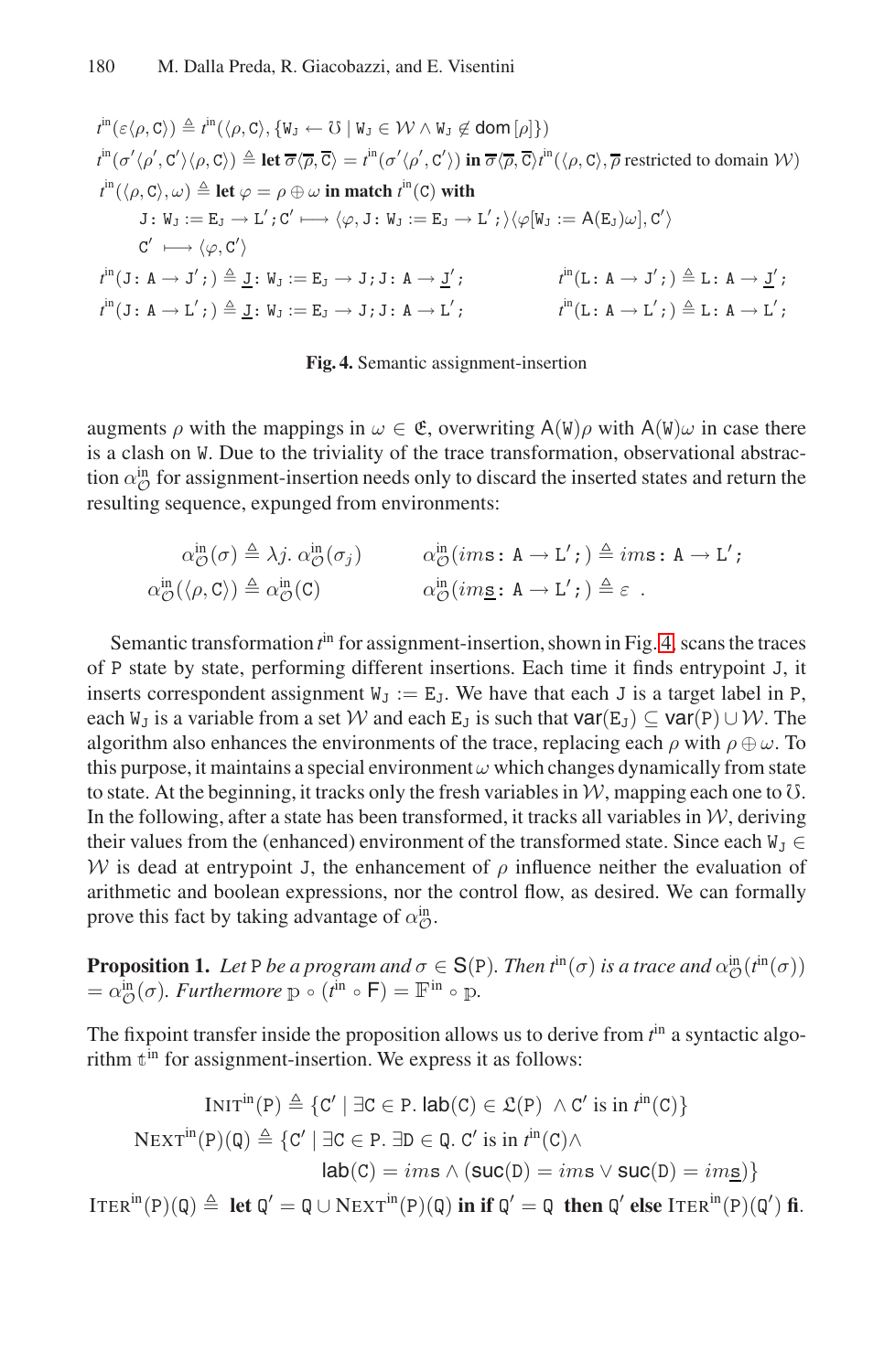## <span id="page-7-0"></span>**4 Loop-Unrolling**

The easiest looping con[str](#page-7-1)ucts to unroll are for-loops. Program P of Fig. 3 includes a for-loop F. This loop, on input  $\langle\mathcal{I}_0, \mathcal{I}_1\rangle$ , sums in Z the squares of the numbers which, in the Fibonacci sequence, have indexes from  $\mathcal{I}_0$  to  $\mathcal{I}_0 + \mathcal{I}_1 - 1$ : if e.g.  $\mathcal{I}_0 = 4$  and  $\mathcal{I}_1 = 3$ , then Z finally evaluates to  $3^2+5^2+8^2=98$ . Whenever a program P includes a for-loop F, we write  $F \in \mathsf{fors}(P)$ . More formally,  $F \in \mathsf{fors}(P)$  iff  $F \subseteq P$  and  $F \triangleq \{ \mathsf{G}, \mathsf{\bar{G}}, \mathsf{I} \} \cup$ H. The couple of commands  $G \triangleq g: X < E \to h$  ; and  $\bar{G} \triangleq g: \neg(X < E) \to p$  ; , with  $g \neq h$  and  $g \neq p$ , implements a branching named *guard*. As F always starts with the evaluation of its guard, we have  $\mathfrak{L}(F) = \{g\}$ ,  $\text{lab}(F) \cap \text{lab}(P \setminus F) = \emptyset$  and  $\text{succ}(P \setminus F) \cap \text{lab}(F) \subseteq \{g\}$ . The guard is satisfied as long as  $X \in \mathbb{X}$  is less<sup>2</sup> than  $E \in \mathbb{E}$ . If the guard is not satisfied, the for-loop ends transferring the control flow at entrypoint  $p \notin lab(F)$ . Otherwise, the execution goes on through H, a set of commands named *body*, and eventually through an  $\textit{increment command I  $\triangleq$  i: X := X +  $\ddot{E} \rightarrow g$ ; with i  $\neq g$  and i = h  $\lor$  i  $\in$  suc(H);$ notice that I makes the control flow return to the guard again. We formally define H as the collection of all the commands of P that are reachable from G without going through I, i.e.,  $H \triangleq$  Ifp⊆ flow(P), where flow(P)(Q)  $\triangleq \{C \in P \setminus \{I\} \mid \text{lab}(C) = \text{succ}(G) \vee \exists C' \in$ Q.  $\text{lab}(C) = \text{succ}(C')\}$ . We require g, i  $\notin \text{lab}(H)$ . We expect both X and the variables in  $\dot{E}$  and  $\ddot{E}$  not to be assigned inside H. We require X not to be used in  $\dot{E}$  or  $\ddot{E}$ .

Finite partial trace  $\langle \rho, G \rangle \eta \langle \rho', I \rangle \in S(F)$  is an *iteration of* for-loop F, where  $\eta \in$  $S(H)$ ; if  $H = \emptyset$  then  $\eta = \varepsilon$ . A maximal trace  $\sigma \in S(F)$  is a sequence of terminating iterations<sup>3</sup> followed by a state with command  $\bar{G}$ . Along the trace, the values of  $\bar{E}$  and  $\bar{E}$ do not change, while the value of X, though constant throughout each iteration, increases by E from one iteration to another. Thus, if  $\rho$  is an environment in a state of  $\sigma \in S(F)$ , we can predict how many increments X still has to undergo, i.e., the number of the it[era](#page-14-13)tions from  $\rho$  till the end of  $\sigma$ . Let  $\dot{e} \triangleq A(\dot{E})\rho$ ,  $\ddot{e} \triangleq A(\ddot{E})\rho$  and  $x \triangleq A(X)\rho$ . We just need to define  $\alpha_F$ :  $\mathfrak{E}(F) \to \mathbb{N}$  such that  $\alpha_F(\rho) \triangleq \left| \frac{(\hat{e}-x) + (\hat{e}-1)}{\hat{e}} \right|$  if  $\hat{e} \geq x$  and  $\alpha_{\mathbf{F}}(\rho) \triangleq 0$  otherwise. We let  $\iota$  be the total number of iterations of  $\sigma$ .

<span id="page-7-1"></span>Along  $\sigma \in S(F)$  iterations are naturally unfolded, i.e., they come sequentially one after another. In  $p({\{\sigma\}})$  they fold because any command  $C \in F$ , although occurring in many different iterations, always appears with the same entrypoint  $\text{lab}(C)$ . In the proposed watermarking technique, folding has to be neutralized at embedding/extraction time. Loop-unrolling [2] is good at this task because it changes labels in the following way: given the so-called *unrolling factor*  $u \in \mathbb{N}$ , it makes all and only the occurrences of C at iterations k (mod u) have the same label (with  $0 \le k \le \iota$ ), thus partitioning the iterations of  $\sigma$  into u classes. Only iterations from the same class fold together. So the code of the unrolled loop is  $u$  times longer than F and each of its iterations sequentially executes the task of u native iterations. Consider for instance  $\forall$  for  $F' \in \mathsf{fors}(P')$ in Fig. 3, which has a command  $\overline{C}$  with entrypoint 00h. Clearly  $\overline{C}$  appears in every iteration of any  $\sigma \in \mathsf{S}(\mathrm{F}')$ . Now let  $\sigma = \sigma' \sigma''$ , where  $\sigma'$  encompasses the first  $0 \leq \iota_1 \leq \iota$ iterations and  $\sigma''$  the last  $\iota_2 = \iota - \iota_1$  ones. To unroll  $\sigma''$  with factor  $u_2 = 3$ , we scan

<sup>&</sup>lt;sup>2</sup> For short, we ignore similar kinds of for-loops, which use  $>$ ,  $\leq$  or  $>$  as comparison operator.

<sup>&</sup>lt;sup>3</sup> An iteration also might not conclude: this occurs when the execution of F gets trapped inside some non-terminating loops possibly included in H. In such a case none of the partial traces of S(F) can be recognized as a maximal trace which fully outlines the entire execution.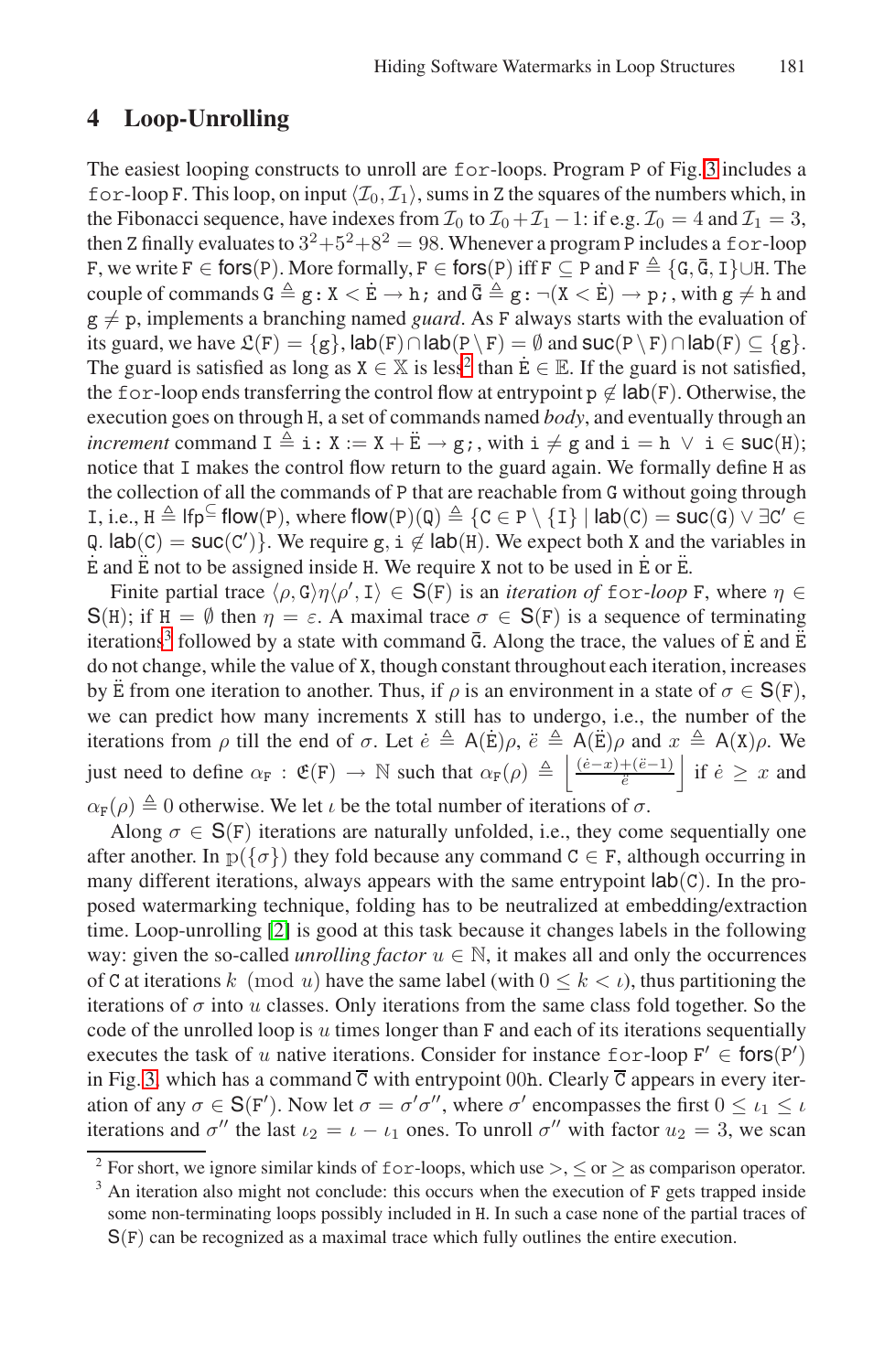```
\Upsilon := ?[(\Upsilon + m \times \ddot{\mathbf{E}})/\Upsilon] \triangleq \Upsilon := ?\text{Y} := \text{E}[(\text{X}+m\times\text{E})/\text{x}] \triangleq \text{Y} := \text{E}[(\text{X}+m\times\text{E})/\text{x}]B_1 \text{ @ } B_2 \big[ (X+m \times \ddot{E})/\chi \big] \triangleq B_1 \big[ (X+m \times \ddot{E})/\chi \big] \text{ @ } B_2 \big[ (X+m \times \ddot{E})/\chi \big]\neg B[(X+m\times E)/X] \triangleq \neg B[(X+m\times E)/X]\pi/\texttt{ff}[(\texttt{X}+m\times \ddot{\texttt{E}})/\texttt{X}] \triangleq \frac{\texttt{t}}{\texttt{ff}}/\texttt{ff}\mathbb{E}_1 \otimes \mathbb{E}_2\left[\frac{(x+m\times\mathbb{E})}{x}\right] \triangleq \mathbb{E}_1\left[\frac{(x+m\times\mathbb{E})}{x}\right] \otimes \mathbb{E}_2\left[\frac{(x+m\times\mathbb{E})}{x}\right] M(m,i,\mathbf{I}) \triangleq \begin{cases} m+1 & \text{if } m \in [0,u_i-1) \\ 0 & \text{if } m = u_i-1 \end{cases}{\tt n}[(\texttt{X}+m\times \ddot{\texttt{E}})/\texttt{X}] \triangleq {\tt n}Y[(X+m\times E)/X] \triangleq Y (Y \neq X)X[(X+m\times E)/X] \triangleq X + m \times E \quad (m \neq 0)X[(x+0\times E)/X] \triangleq XI(i, C) \triangleq\int\overline{\mathcal{L}}i+1 if i < I \wedge (C = \overline{G})\vee (C \notin F \wedge suc(C) = 00g))
                                                                                                                                                                                     0 if i = I \wedge C = \overline{G}i otherwise
                                                                                                                                                                                                 0 if m = u_i - 1M(m, i, C) \triangleq m if C \neq Id^{\text{lu}}(\varepsilon\langle\rho, \texttt{C}\rangle) \triangleq \textbf{let } i = \textbf{if } \texttt{C} \in \texttt{F} \textbf{ then } 1 \textbf{ else } 0 \textbf{ in } t^{\text{lu}}(\langle\rho, \texttt{C}\rangle, 0, i) \textbf{ fi}f^{\text{lu}}(\sigma'\langle\rho',\texttt{C}'\rangle\langle\rho,\texttt{C}\rangle) \triangleq \textbf{let}\,\overline{\sigma}\langle\overline{\rho},\texttt{L}\colon\mathtt{A}\toims ; \rangle = f^{\text{lu}}(\sigma'\langle\rho',\texttt{C}'\rangle) \textbf{ in } \overline{\sigma}\langle\overline{\rho},\texttt{L}\colon\mathtt{A}\toims ; \rangle f^{\text{lu}}(\langle\rho,\texttt{C}\rangle,m,i)d^{\text{lu}}(\langle \rho, C \rangle, m, i) \triangleq \mathsf{V}(\rho[\mathtt{X} := \mathsf{A}(\mathtt{X})\rho - m\mathsf{A}(\mathtt{E})\rho], t^{\text{lu}}(\mathtt{C}, m, i))d^{\text{lu}}(00\texttt{s}: \texttt{A} \rightarrow 00\texttt{s}';, m, i) \triangleq \textbf{let} \, \langle m', i' \rangle = \langle \textsf{M}(m, i, 00\texttt{s}: \texttt{A} \rightarrow 00\texttt{s}';), \textsf{I}(i, 00\texttt{s}: \texttt{A} \rightarrow 00\texttt{s}';) \rangle in
 let \langle L, L' \rangle = \langle ims, i'm's' \rangle in let B = X < \dot{E} - (\ell_i + u_i - 1) \times \ddot{E} in match C with
  \bar{\mathbf{G}} \longmapsto \mathbf{if} \ m > 0 \ \mathbf{then} \ \mathbf{L} \colon \mathbf{ff} \to \mathbf{L} \ ; \ \mathbf{else} \ \mathbf{if} \ i = 0 \ \mathbf{then} \ \mathbf{L} \colon \neg \mathbf{B} \to \mathbf{L}' \ ;\mathsf{else} \ \mathsf{L} \colon \neg \mathsf{B} \to i'm' \mathsf{g} \colon \mathit{t}^{\text{lu}}(\mathsf{\bar{G}},m',i') \ \mathsf{fi}G \longrightarrow if m > 0 then L: tt \rightarrow L'; else if i = 0 then L: B \rightarrow L';
                             {\bf e}ls{\bf e} let i'' = l(i, \bar{\tt G}) in L: B \rightarrow L'; L: ¬B \rightarrow i''m'g; t^{\rm lu}({\tt G},m',i'') fi
  \textbf{I} \quad \longmapsto \textbf{if} \ m = u_i-1 \ \textbf{then} \ \textbf{L} \colon \textbf{act}(\textbf{C})[{}^{(\texttt{X}+m\times \texttt{E})}\text{/x}] \to \textbf{L}' \ ; \ \textbf{else} \ \textbf{L} \colon \textbf{t} \to \textbf{L}' \ ; \ \textbf{fi}\longmapsto L: \text{act}(\text{C})^{[(\text{x}+m\times\ddot{\text{E}})/\text{x}]} \rightarrow L';
V(\rho, \text{ls}) \triangleq \text{match} ls with
 \mathtt{L}:\mathtt{B}\to\mathtt{L}^{\prime}; \mathtt{L}^{\prime}:\neg \mathtt{B}\to \mathtt{L}^{\prime\prime}; \mathtt{l} \mathtt{s}^{\prime}\longmapsto if \mathtt{B}(\mathtt{B})\rho then \langle\rho,\mathtt{L}:\mathtt{B}\to \mathtt{L}^{\prime\prime}\rangle else \langle\rho,\mathtt{L}^{\prime}:\neg \mathtt{B}\to \mathtt{L}^{\prime\prime}\:;\mathcal{V}(\rho,\mathtt{ls}^{\prime}) fi
```
 $\varepsilon \mapsto \varepsilon$ 

<span id="page-8-0"></span> $C \text{ ls}' \longmapsto \langle \rho, C \rangle \mathsf{V}(\rho, \text{ ls}')$ 

**Fig. 5.** Semantic loop-unrolling

the iterations of  $\sigma''$  by triplets; for each triplet, we set the memory value of  $\text{lab}(\overline{C})$  to 0 in the first iteration, 1 in the second iteration and to 2 in the third iteration. If we fold the new trace, we obtain  $f \circ r$ -loop  $F_2$  of program Q in Fig. 3: here three copies of  $\overline{c}$  coexists at entrypoints 20h, 21h and 22h. Similarly[, by](#page-14-8) unrolling  $\sigma'$  with the trivial factor  $u_1 = 1$ , we get for-loop  $F_1$  of Q, in which the only one copy of  $\overline{C}$  is located at 10h. All the copies of  $\overline{C}$  have the same symbol h. As index value, they use a number identifying the unrolled loop which they are member of. The fact that the code of the unrolled loops actually implements tuples of native iterations is essential to the proposed watermarking technique. We hide signatures in iterations, which are semantic objects. However, the embedder and the extractor are automatic tools that cannot deal with semantics. But they can deal with code. Thus if we define loop-unrolling as a semantic transformation and then we abstract it to a syntactic transformation [12], we can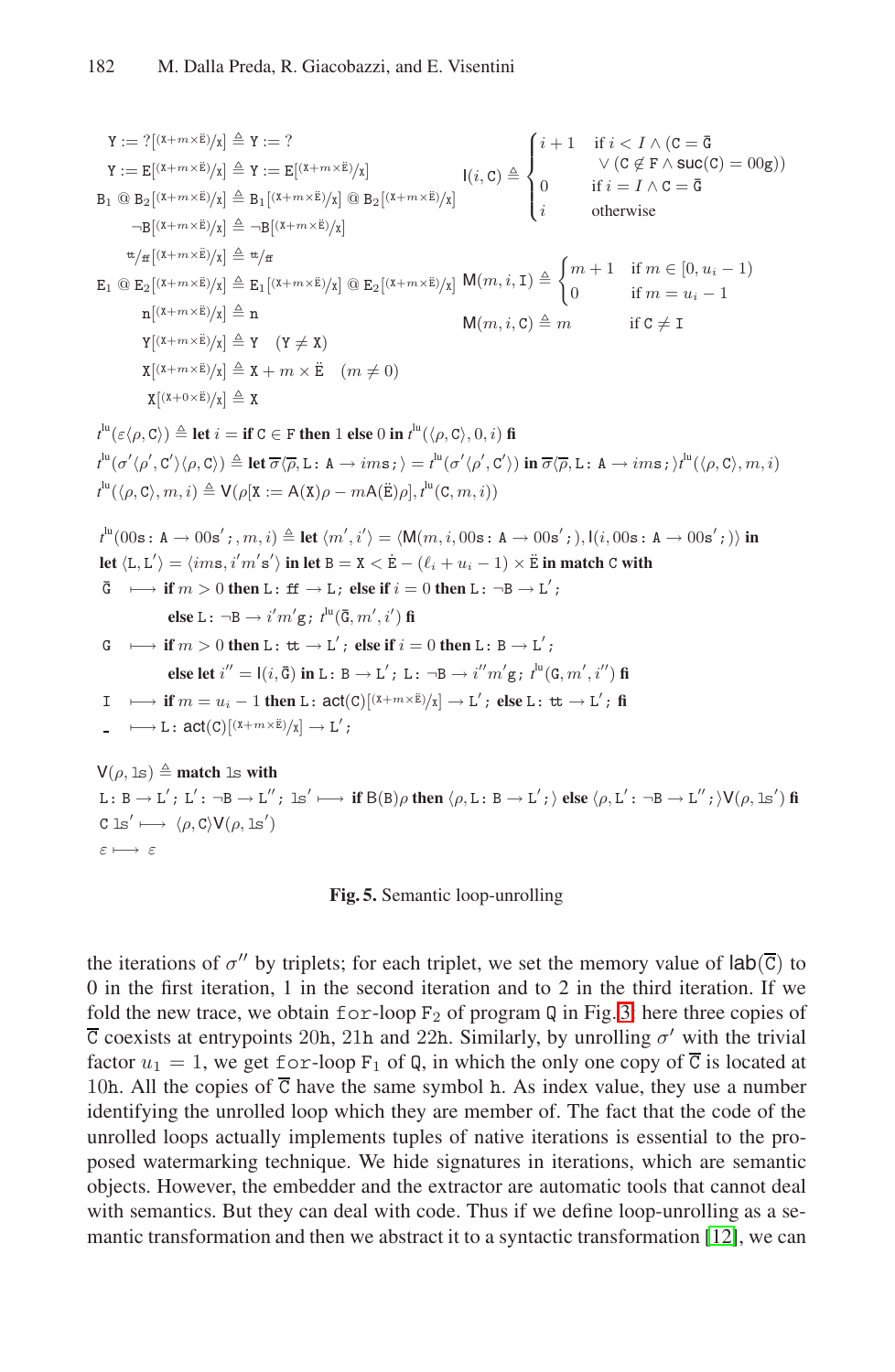safely rely on loop-unrolling to both embed and extract signatures. In our last example we unrolled  $\sigma = \sigma' \sigma''$  using  $u_1$  only for  $\sigma'$ . To attain this, we kept on unrolling  $\sigma$  only while  $X < \dot{E} - (\ell_1 + u_1 - 1) \times \ddot{E}$  was true, where we let  $\ell_1 = \iota_2$ . This approach was supported by t[he](#page-5-0) following proposition. Define  $\ell \in [0, \iota]$  to be the *lessening factor*. Let  $g(u, \ell) \triangleq \ell + u - 1$  and  $\hat{\mathtt{B}} \triangleq \mathtt{X} < \dot{\mathtt{E}} - g(u, \ell) \times \ddot{\mathtt{E}}$ . Let  $\rho \in \mathfrak{E}(\mathtt{F})$  be an environment in  $\sigma$ .

**Proposition 2.** B( $\hat{B}$ ) $\rho =$  ff *if and only if*  $0 \leq \alpha_F(\rho) \leq g(u,\ell)$ *, i.e.,*  $\hat{B}$  *gets false in*  $\sigma$  *at the last but*  $g(u, \ell)$  *iteration. Moreover*  $\lfloor (i-\ell)/u \rfloor u - u < \iota - g(u, \ell) \leq \lfloor (i-\ell)/u \rfloor u$ .

So the unrolling of  $\sigma$  with  $u_1, \ell_1$  involved just the first  $\lfloor (i-\ell_1)/u_1 \rfloor u_1$  iterations. This did not keep us from unrolling unprocessed iterations with new factors  $u_2 = 3$  and  $\ell_2 = 0$ .

As we know, loop-unrolling affects labels. Consider again  $for$ -loop  $F_2$  in Fig. 3: in iterations k (mod  $u_2$ ) each 00s was replaced with  $2m$ s, where  $m \triangleq k \mod u_2$  is the memory value. But loop-unrolling affects actions as well: each iteration of  $F_2$ , for instance, stemmed from the merger of  $u_2 = 3$  subsequent native iterations. The process was as follows. Guards and increments were replaced by  $t$ t in every iteration of  $\sigma''$ , except for iterations 0 (mod  $u_2$ ), where  $\hat{B}_2 = \mathcal{I}_0 - 4$  was used as the new guard, and for iterations  $(u_2 - 1) \pmod{u_2}$ , where  $\text{act}(I)[(X+(u_2-1)\times E)/X]$  – see Fig. 5 – was used as the new increment. In iterations  $k \pmod{u_2}$ , any other  $act(C)$  was replaced with  $\text{act}(C)[(X+m\times\ddot{E})/X]$ , and every environment  $\rho$  was updated to  $\rho[X := A(X)\rho - mA(\ddot{E})\rho]$ . After  $\lfloor (t-\ell_2)/u_2 \rfloor u_2$  iterations of  $\sigma$ ,  $\hat{B}_2$  becomes false; thus here a new state with command  $20g: \neg \hat{B}_2 \rightarrow 00g$ ; was inserted. Su[ch](#page-8-0) new states are discarded by observational abstraction  $\alpha_{\mathcal{O}}^{\text{lu}}$  for loop-unrolling which, for any other state  $\langle \rho, C \rangle$ , gets rid of C and reverses the update of  $\rho$  using the memory value inside  $lab(C)$ :

$$
\alpha_{\mathcal{O}}^{\text{lu}}(\mathcal{T}) \triangleq \{ \alpha_{\mathcal{O}}^{\text{lu}}(\sigma) \mid \sigma \in \mathcal{T} \} \qquad \alpha_{\mathcal{O}}^{\text{lu}}(\sigma) \triangleq \lambda j. \ \alpha_{\mathcal{O}}^{\text{lu}}(\sigma_j)
$$

$$
\alpha_{\mathcal{O}}^{\text{lu}}(\langle \rho, ins : \mathbf{A} \to ins' ; \rangle) \triangleq \mathbf{if} \ (\mathbf{s} = \mathbf{s}') \ \varepsilon \ \mathbf{else} \ \rho[\mathbf{X} := \mathbf{A}(\mathbf{X})\rho + m\mathbf{A}(\mathbf{E})\rho] \ \mathbf{fi} \ .
$$

Semantic transformation  $t^{\text{lu}}$  for loop-unrolling, shown in Fig. 5, scans a trace in  $S(P)$ and unrolls any subtrace  $\sigma \in S(F)$ , using factors from vectors  $\mathbf{u} = \langle u_1, \ldots, u_I \rangle$  and  $\ell = \langle \ell_1, \ldots, \ell_I \rangle$ . For each  $u_i \geq 1, \ell_i \geq 0$  it produces unrolled for-loop  $F_i$ . Native iterations left unprocessed in the rear of  $\sigma$  belong to  $F = F_0$ , where the equality holds since  $u_0 \triangleq 1$  and  $\ell_0 \triangleq 0$ . Index *i*, initially set to 0, is ruled by function I, which increases it just at the beginning of  $\sigma$  and after the insertion of each new state. When the unrolling is over, I reverts i to 0. While unrolling is performed ( $i > 0$ ),  $\hat{B}_i$  has to be checked and inserted every  $u_i$  iterations of  $\sigma$ . The count is kept through memory value  $m$  controlled by function M. The check is performed by validation function V, and it occurs whenever  $m = 0$  and  $t^{\text{lu}}$  is about to transform a guard state. In particular, if  $\hat{B}_i$ evaluates to false, the additional state is inserted and then unrolling goes on using the next factors, if any, provided that there are still native iterations to unroll.

**Proposition 3.** *Let* P *be a program and*  $\sigma \in S(P)$ *. Then*  $t^{\text{lu}}(\sigma)$  *is a trace and*  $\alpha_{\mathcal{O}}^{\text{lu}}(t^{\text{lu}}(\sigma))$  $= \alpha_{\mathcal{O}}^{\text{lu}}(\sigma)$ *. Furthermore*  $p \circ (t^{\text{lu}} \circ \mathsf{F}) = \mathbb{F}^{\text{lu}} \circ p$ *.* 

 $t^{\text{lu}}$  turns a trace  $\sigma \in S(F)$  into an  $\alpha_{\mathcal{O}}^{\text{lu}}$ -equivalent trace  $\sigma' \in S(F_1 \cup ... \cup F_I \cup F)$ , notwithstanding  $\sigma$  is a subtrace inside a trace of P. Thanks to the fixpoint transfer, we get the algorithm yielding  $P' \triangleq P \cup F_1 \cup ... \cup F_I$  from  $P \supseteq F$ . We express it as follows: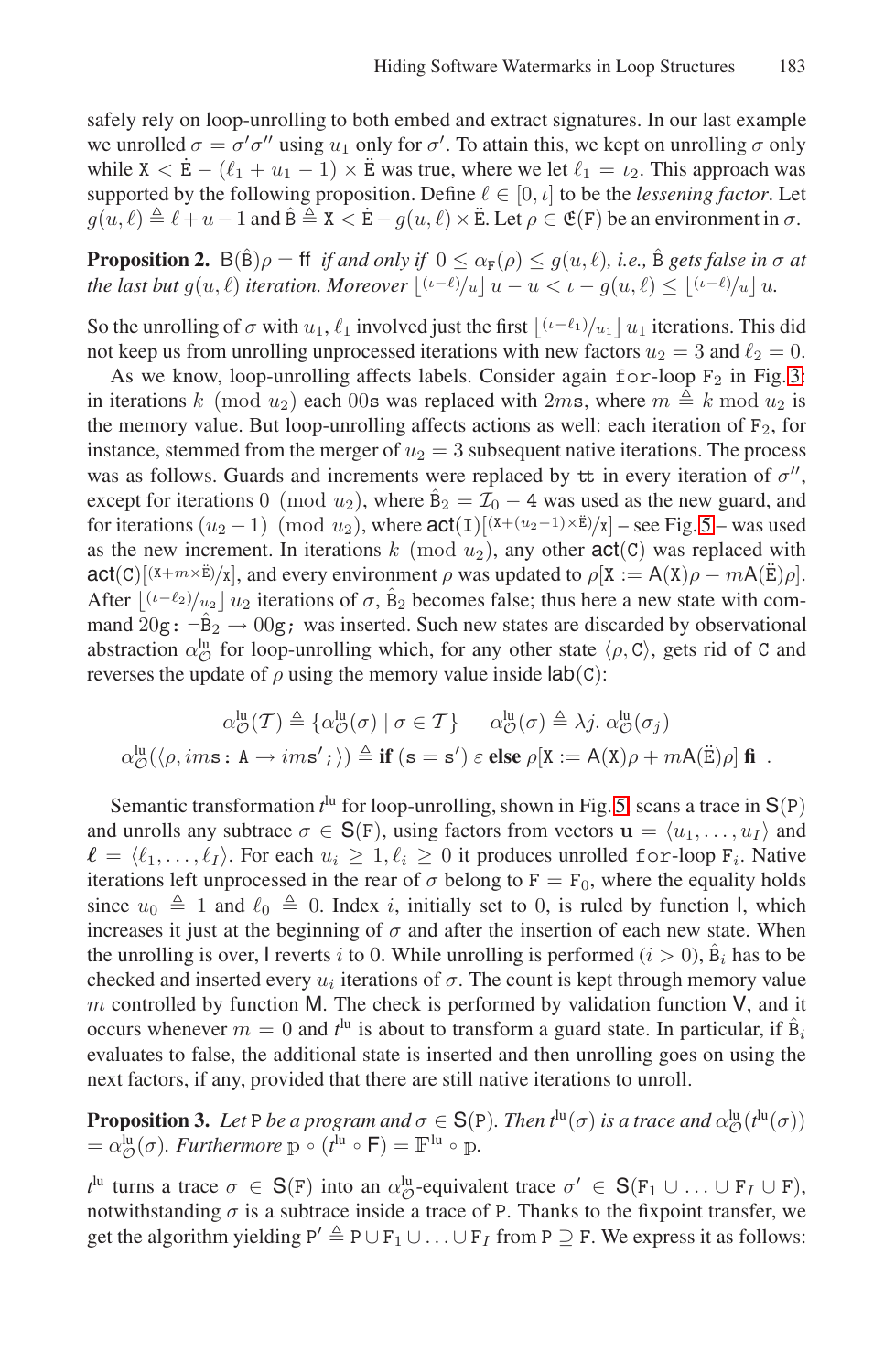<span id="page-10-0"></span> $INT^{lu}(P) \triangleq \{C' \mid \exists C \in P \ldotp \mathsf{lab}(C) \in \mathfrak{L}(P) \land C' \text{ is in } t^{lu}(C, 0, \text{if } C \in F \text{ then } 1 \text{ else } 0 \text{ fi})\}$  $N$ EXT<sup>lu</sup> $(P)(Q) \triangleq \{C' \mid \exists C \in P$ .  $\exists L : A \rightarrow i'm's': \in Q$ .  $\textsf{lab}(C) = 00s' \wedge C' \text{ is in } t^{\text{lu}}(C, m', i')\}$  $\text{ITER}^{\text{lu}}(\text{P})(\text{Q})\triangleq \text{ let } \text{Q}'=\text{Q}\cup\text{Next}^{\text{lu}}(\text{P})(\text{Q})\text{ in if }\text{Q}'=\text{Q}\text{ then }\text{Q}'\text{ else }\text{ITER}^{\text{lu}}(\text{P})(\text{Q}')\text{ fi}\enspace .$ 

## **5 Software Watermarking by Loop-Unrolling**

In the watermarking technique we propose here, a signature is a natural number  $\mathfrak{s}$ , which is computed iteratively in watermark variable W by mean of the following stegomark:  $W := a$ ; **for**  $X := 0$  **to**  $n - 1$  **do**  $W := \xi \times W + b$ ; **od**. This stegomark implements the Horner technique for the evaluation at  $x = \xi$  of *n*-degree polynomial  $P_n(x) \triangleq$  $ax^{n} + b \sum_{j=0}^{n-1} x^{j}$ . Hence we have  $\mathfrak{s} = P_{n}(\xi)$ . Let us consider an example: signature  $s = 120736$ , obtained as the evaluation at  $x = 14$  of the 3-degree polynomial  $P_3(x) =$  $-199948x^3 + 245760x^2 + 245760x + 245760$ , can be computed by the following stegomark: W := −199948; **for** X := 0 **to** 2 **do** W := 14×W+245760; **od**. The degree of  $P_n$  is precisely the number n of iterations performed by the for-loop in the stegomark. The stegomark is going to be embedded in a for-loop  $F \in \text{fors}(P)$  performing, on some input  $\mathcal I$ , at least n iterations. Thus n can range from 1 to the maximum number of iterations F can perform when P is executed. Reasonably we assume that for any for-loop  $F \in$  fors(P) there exists an input  $\mathcal I$  such that F performs at least one iteration on  $I$ . Thus any for-loop can be targeted for embedding. Likely, we expect that in any program which is complex enough to be worth protection there is at least a for-loop where to embed the stegomark. This bec[aus](#page-5-0)e, in such programs, large amounts of data aggregate in data structures, like e.g. arrays, that need for-loops to be manipulated.

Given s and  $n > 0$ , we would like  $P_n(\xi) = a\xi^n + b \sum_{j=0}^{n-1} \xi^j = \xi$ . We thereby let  $a \triangleq \frac{s}{\xi^n} - \frac{b}{\xi^n} \sum_{j=0}^{n-1} \xi^j$ . We ask for  $\xi$ , b and a to be whole numbers, so that s can be safely evaluated through the stegomark. First, we require  $\xi^n$  to be a divisor of s. In our example we have  $\mathfrak{s} = 120736 = 2^5 \cdot 7^3 \cdot 11$  and  $n = 3$ , so  $\xi = 14$  is one possible choice. Next, we require b to be a nonzero multiple of  $\xi^n$ , namely  $b \neq 0$  and  $\hat{b} = \xi^{n+n'}z$ , where  $n' \in \mathbb{N}$  and  $z \in \mathbb{Z}$  are random numbers. In our example we set  $b = 14^{3+11} \cdot 15 = 245760$ . As watermarked program Q in Fig. 3 shows,  $\xi$  and b are not obfuscated. Moreover, by design, it is known that b is a multiple of  $\xi^n$ . If n' was fixed by design, e.g.  $n' \triangleq 0$ , then n could be easily retrieved – by just subtracting  $n'$  to the nu[mb](#page-11-0)er q of times  $\xi$  divides b. This would be unpleasant because n is part of the secret watermarking key. By letting  $n'$  be selected randomly, what it is known to an attacker is that  $0 < n \leq q$ : the greater is n', the larger is the range of n. Programming languages do not allow numbers to exceed a prefixed maximum *MAX*. If parameters  $\xi$  and b are too big, we may compute them using ad-hoc functions fed with smaller values; this also increases the stealth of such parameters.

*Embedding*. In order to inlay the stegomark computing  $\epsilon$  in P, we run the embedding algorithm shown in Fig. 6. The algorithm looks for a for-loop F that, on a given input I, performs at least n iterations. If the guard of F includes variables that are initialized randomly, the number of iterations on  $\mathcal I$  may not be fixed. Therefore we let  $\iota$  be the minimum number of iterations of F on I, and we require  $\ell \geq n$ . Furthermore, stegomark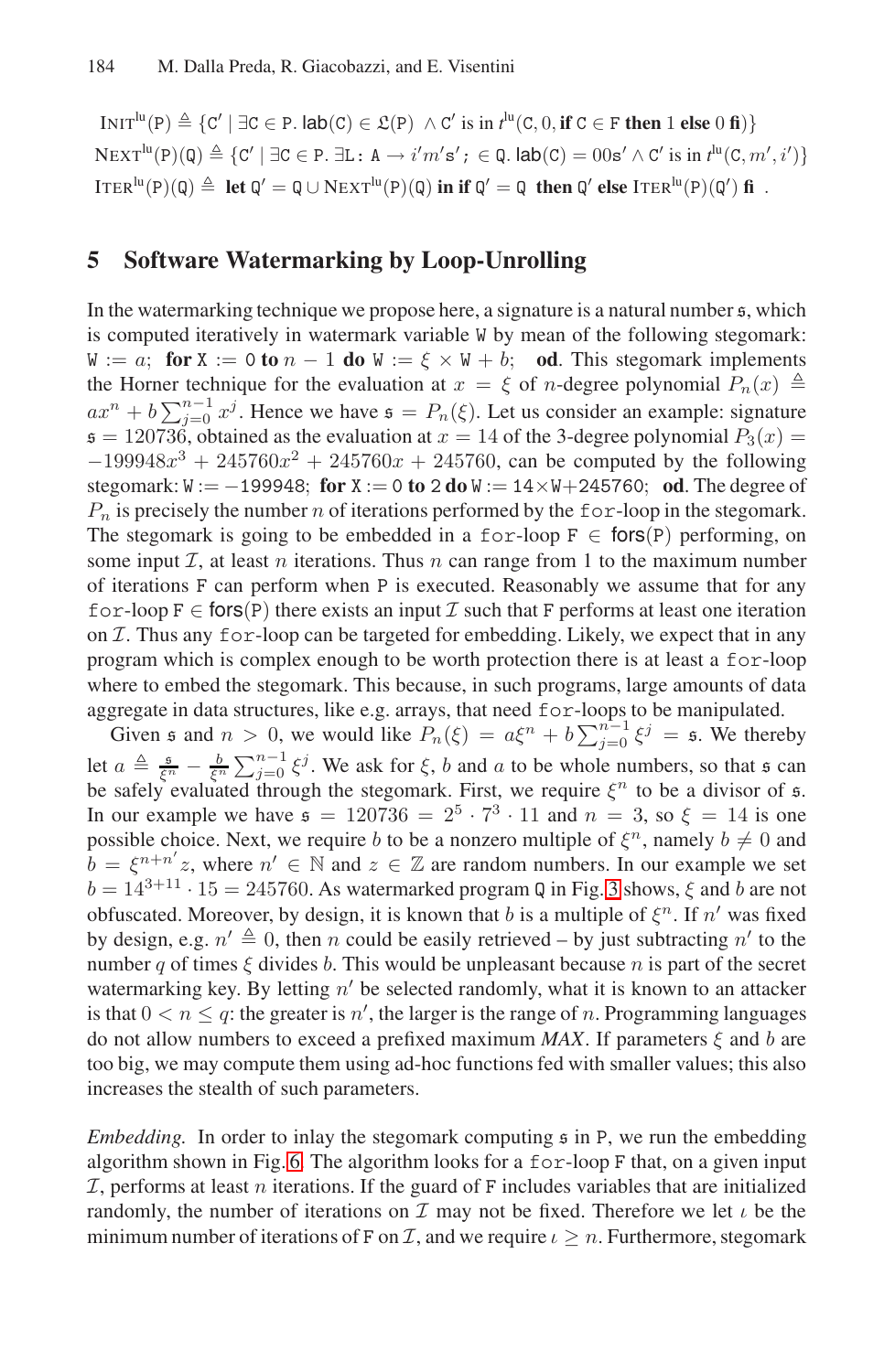**funct** embed  $(P, \mathcal{I}, \mathsf{W}, n, \xi, a, b)$  $\mathtt{P}'\leftarrow \mathtt{P};\;\;\mathcal{F}\leftarrow \mathsf{fors}(\mathtt{P});$ **while**  $\mathcal{F} \neq \emptyset \wedge P' = P$  **do**  $\mathbf{F} \leftarrow \text{next}(\mathcal{F}); \quad \text{(by def. } \mathbf{F} \triangleq \{\mathbf{\bar{G}}, \mathbf{G}, \mathbf{I}\} \cup \mathbf{H})$  $\mathcal{F} \leftarrow \mathcal{F} \setminus \{F\};$  $\iota \leftarrow \min \#$  iterations of F when P is run on  $\mathcal{I}$ ; **if**  $(\iota \geq n \land W)$  is dead wrt. the guard of F)  $\mathbf{u} \leftarrow \langle \iota \rangle; \ \ \pmb{\ell} \leftarrow \langle 0 \rangle;$  $\mathsf{Q} \leftarrow \mathbb{t}^{\text{lu}}(\mathrm{P}; \; \mathrm{F}, \mathbf{u}, \boldsymbol{\ell});$ **if** (there exists  $C \in \mathbb{Q}$  such that  $C = L : A \rightarrow L';$  $L = 1\delta s$  with  $s \neq i \land \delta \in [0, \iota - n]$  $A = Y := E$  with  $Y \in \text{var}(\mathbb{Q}) \wedge E \in \mathbb{E}$  $L' = 1\delta v$  with  $v \in \text{lab}(F)$ )  $S \leftarrow slice(Q, C);$  $y \leftarrow$  value of Y when S is run on  $\mathcal{I}$ ;  $r_0 \leftarrow$  a random number in  $\mathbb{Z} \setminus \{y\};$  $r_1 \leftarrow$  a random number in  $\mathbb{Z}$ ; let  $f(Y) \triangleq \frac{r_1 - a}{r_2 - a}$  $\frac{r_1}{r_0-y}(Y-y)+a;$  $w \leftarrow$  a label from  $lab(H \cup \{I\})$  that is reached after v in the CFG of P;  $\theta_0 \leftarrow \langle \mathsf{v}, \mathsf{W}, f(\mathsf{Y}) \rangle;$  $\theta_1 \leftarrow \langle \mathsf{w}, \mathsf{W}, \xi \times \mathsf{W} + b \rangle;$  $\texttt{P}^\prime \leftarrow \texttt{t}^{\text{in}}(\texttt{P}; \ \theta_0, \theta_1); \ \textbf{fi} \ \textbf{fi}$  od **return**  $\langle \mathsf{P}', \langle \mathcal{I}, \delta, n \rangle \rangle;$ 

**funct** extract  $(P', \langle \mathcal{I}, \delta, n \rangle)$  $\mathcal{S} \leftarrow \emptyset;$  ${\bf f}$ **or each**  ${\bf F} \in {\sf fors}({\bf P}^\prime)$   ${\bf d} {\bf o}$  $\iota \leftarrow$  # iterations of F when P' is run on  $\mathcal{I}$ ; **if**  $(\iota > n)$  $\mathbf{u} \leftarrow \langle 1, n \rangle;$  $\ell \leftarrow \langle \iota - \delta, \iota - \delta - n \rangle;$  $\mathsf{Q} \leftarrow \mathbb{t}^{\text{lu}}(\mathsf{P}';\;\mathsf{F},\mathbf{u},\boldsymbol{\ell});$ **for each**  $L: A \rightarrow L'$  ;  $\in \mathbb{Q}$  such that  $L = 20s$  with  $s \in \mathbb{S}$  $A = W := E$  with  $W \in \text{var}(\mathbb{Q}) \setminus \text{var}(E)$  $\land$  E  $\in$  E  $L' = 20s'$  with  $s \in \mathbb{S}$ **do**  $\mathtt{Q}' \gets \mathtt{Q} \setminus \{\mathtt{C} \in \mathtt{Q} \mid$  $\exists m > 0$ .  $lab(C) = 2ms$ ;  $\mathtt{R}\leftarrow$  {L''  $:\mathtt{A}'\rightarrow\mathtt{L}''$ '  $;\in\mathtt{Q}'\mid$  $\mathsf{L}'' = 2[n-1]\mathsf{s}''$  with  $\mathsf{s}'' \in \mathbb{S}$  $A' = W := E'$  with  $W \in \text{var}(E)$  $\wedge'$  E  $\in$   $\mathbb E$  $\mathsf{L}''' = 2[n-1]\mathsf{s}'''$  with  $\mathsf{s}''' \in \mathbb{S}\}$ **if** (R is a singleton with element C)  $S \leftarrow slice(Q', C);$  $w \leftarrow$  value of W when S is run on  $\mathcal{I}$ ; S←S∪{w}; **fi od fi od return** S;

<span id="page-11-0"></span>**Fig. 6.** Embedding and extraction algorithms

variable W must be dead during the execution of F. If such a for-loop does not exists in P, the algorithm fails and returns P and the empty key. Otherwise, it gets from F an unrolled for-loop  $F_1$  which syntactically displays all the  $\iota$  iterations as sequential code: actually, any command  $C' \in F_1$  derived from iteration  $m \in [0, \iota)$  is such that  $\exists s \in \mathbb{S}$ .  $\text{lab}(C') = 1ms$ ; here we also say that C' is at *offset* m. Next, the algorithm looks for a command C at offset  $\delta \in [0, \iota - n)$  such that  $\text{act}(C) = Y := E$ . If it succeeds, it computes actual value y of Y on input  $\mathcal{I}$ , using backward-slicing with criterion C. Then it lets first-degree polynomial  $f(Y)$  to model the line passing through points  $(y, a)$ and  $(r_0, r_1)$  in the Cartesian coordinate system; in such a way, one possible dependence between  $y$  and parameter  $a$  of the stegomark is established. Finally, the algorithm comes back to subject program P, and it inserts  $W := f(Y)$  at entrypoint  $\text{lab}(C)$  and  $W := \xi \times W + b$ somewhere below, inside the body of F. In such a way, it obtains marked program P' which it returns together with key  $\langle \mathcal{I}, \delta, n \rangle$ . Note that we can guarantee  $f(\mathbf{Y}) = a$  only at offset  $\delta$ . If Y denotes stochastic behavior, i.e., it changes its own value from one iteration to another, the knowledge of  $\delta$  becomes essential at extraction time to get the correct initialization of W. This improves reliability and stealth of the watermark. The iteration at offset  $\delta$  is the *promoter* of the signature recovery, and  $\delta$  measures its displacement in the sequence of the  $\iota$  iterations.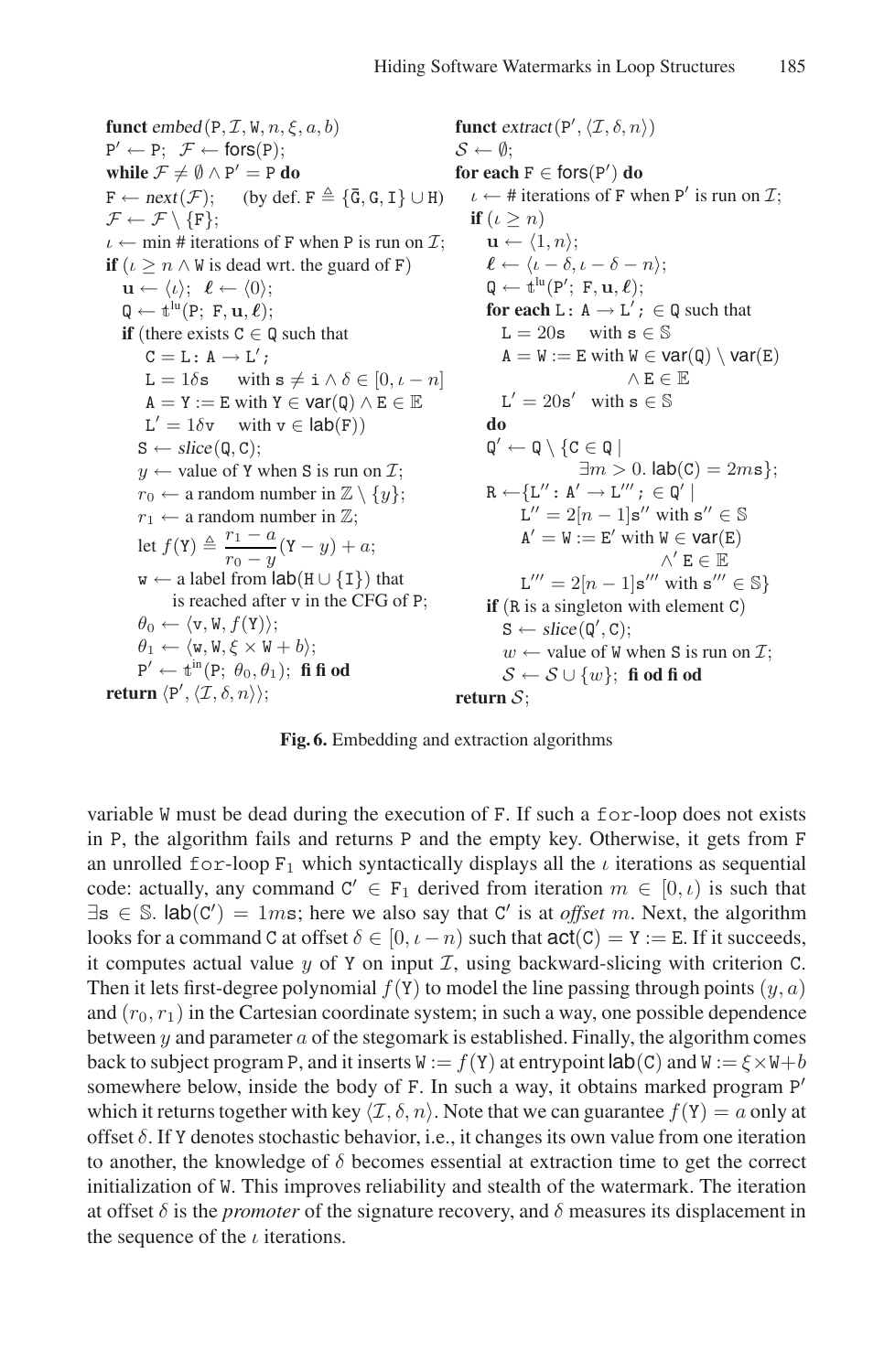As shown in Fig. 3, the embedding phase basically consists in a pair of assignment insertions. To inlay in P our signature  $\epsilon = P_3(14) = 120736$  $\epsilon = P_3(14) = 120736$  $\epsilon = P_3(14) = 120736$ , we want the for-loop to perform at least  $n = 3$  iterations, so we let  $\mathcal{I}_0 \triangleq 8$ , obtaining  $\iota = 8$ . Furthermore, by fixing  $\mathcal{I}_1 \triangleq 13$  and  $f \triangleq \lambda$ Y. (215 – Y) × 259, we ensure that, at entry point v of the iteration at offset  $\delta = 3$ , we have  $y = \text{Fib}(X + \mathcal{I}_1) = \text{Fib}(3 + 13) = 987$  and  $f(987) = -199948 = a$ . Thus, once we have chosen label w  $\equiv$  i as target entry point for the second assignment, we insert  $W := f(Y)$  at v and  $W := 14 \times W + 245760$  at w.

*Extraction*. To extract our signature s from marked program P', we need to deliver P' and key  $\kappa = \langle \mathcal{I}, \delta, n \rangle$  to the algorithm described in Fig. 6. From each for-loop F in P' performing on input  $\mathcal I$  a number  $\iota \geq n$  of iterations, the algorithm tries to gain a set of candidate signatures; the final result of the extraction is a union set  $S$ collecting altogether the candidate signatures coming from each set. To gain a set of candidate signatures from F, the algorithm unrolls F into  $F_1 \cup F_2 \cup F$ . The unrolling is instrumented so as to make unfold, within the body of  $F_2$ , only the *n* iterations at offsets from  $\delta$  to  $\delta + n - 1$ . The iterations at lesser or greater offsets are left folded in F<sub>1</sub> and F respectively. Iteration at  $\delta$ , now denoting offset 0 within the body of F<sub>2</sub>, is potentially a promoter. In particular, any of its assignment  $W := E$  not defining W in terms of itself may be the initializer of the stegomark. Given such an assignment command C, the algorithm removes its copies at nonzero offsets within  $F_2$ . Next, at offset  $n - 1$ , it looks for a unique assignment C' redefining W it terms of itself, and it applies backwardslicing using C' as criterion. The result is a program S which on input  $\mathcal I$  first provides an initialization to W, then updates it n times, thus computing candidate signature  $w$ . In particular, if W is the watermark variable, then  $w = \mathfrak{s}$ . Once identified  $\mathfrak{s}$  among the candidates in  $S$ , one has only to prove it to be his/her signature, as discussed above.

We now exploit the algorithm to extract signature  $s = 120736$  from watermarked program P' of Fig. 3. Recall that in our running example the key  $\kappa$  is  $\langle\langle\mathcal{I}_0,\mathcal{I}_1\rangle,\delta,n\rangle =$  $\langle (8, 13), 3, 3 \rangle$  and  $\iota = 8$ . After the unrolling of  $F \subseteq P'$ , we get program Q shown in Fig. 3. The promoter always covers entry points 20s, with  $s \in \mathbb{S}$ . Here both variable Y and variable W might initialize the stegomark. However, only W at entry point 22i is able to update itself. After the slicing, we get a program  $S \subseteq \mathbb{Q}$  which, on input  $\langle 8, 13 \rangle$ , sets X to 3, Y to Fib $(3 + 13) = 987$  and W to  $(215 - 987) \times 259 = -199948 = a$ ; just before terminating, S updates  $n = 3$  times W, finally getting  $w = 120736 = \mathfrak{s}$ .

## **6 Discussion**

In this paper we exploit the semantics of for-loops to hide watermarks. Loop iterations are described extensionally by traces of execution in which iterations come one after another. When abstracted to code, they collapse into a unique loop body. Thus embedding the stegomark in the loop body means embedding it in every iteration. Our idea is to set up the stegomark so that only one iteration, the promoter, can provide the correct initialization for the computation of the signature. The choice and the localization of the promoter take place automatically thanks to loop-unrolling, used as a transformation which abstract iterations from trace to code without making them collapse. We think that our watermarking technique may be extended to other programming constructs which, like for-loops, provide code reuse, such as recursive functions and objects.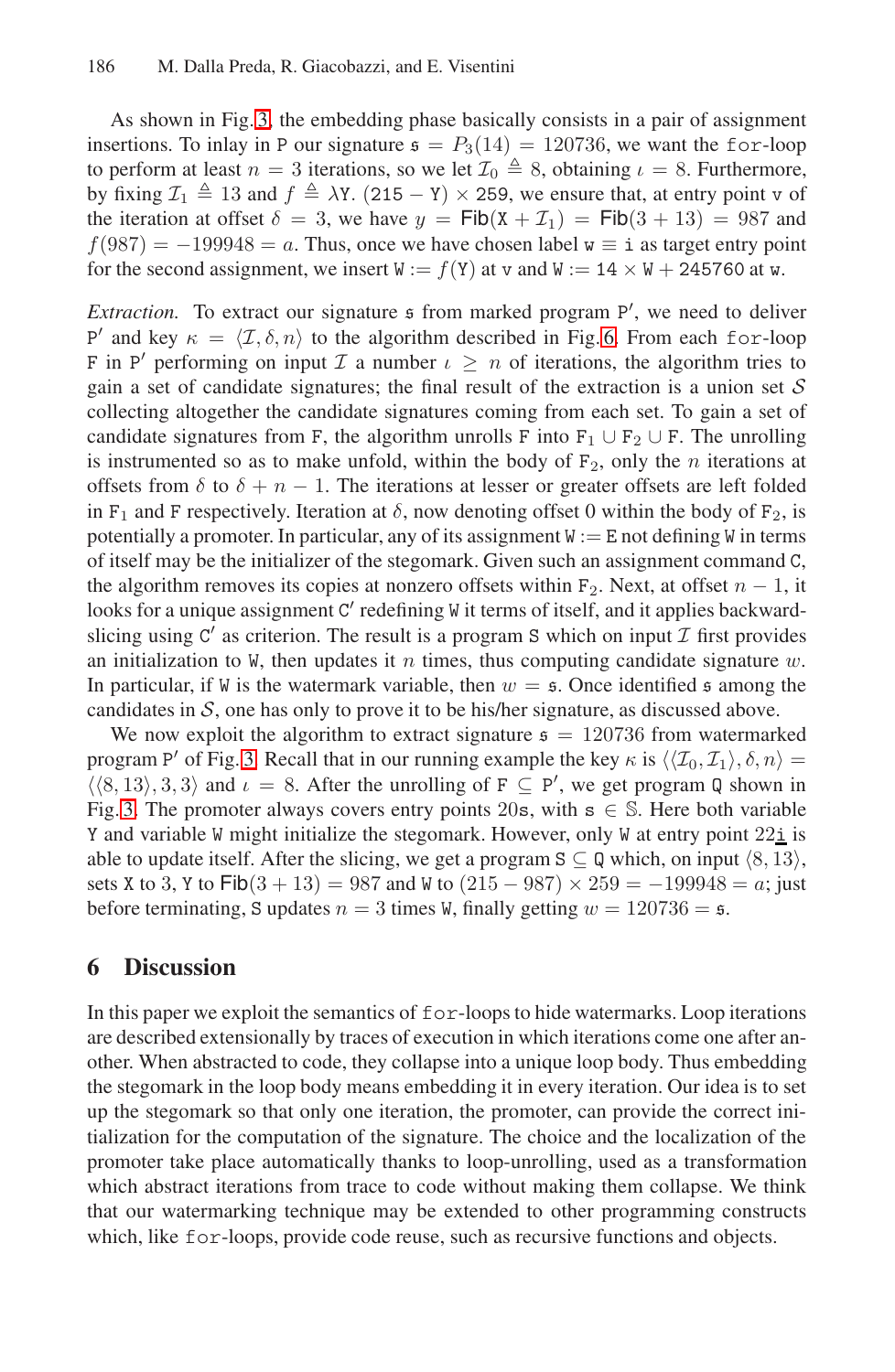Signature s must reliably identify the author of the watermarked program. To this end, the author can let  $\epsilon$  be the product of a set of prime numbers. If some factors of  $\epsilon$ are large enough, its factorization is computationally unfeasible, yet the author is able to produce it. False positives may be obtained at extraction time, both in the case of marked and unmarked loops. However, it is unlikely that their factorization is computationally unfeasible and yet known by a malicious claimer. If the extraction of the signature  $\epsilon$ results [in](#page-14-14) a overflow runtime error then, as suggested in [13],  $\epsilon$  can be replaced with an equivalent set of smaller signatures obtained through the Chinese remainder theorem.

Watermarked programs can include more than one signatur[e.](#page-14-15) However, they do not record which signature was inserted first, and which ones were inserted later through *additive attacks*. Unfortunately, our watermarking technique does not provide any means to register temporal precedence of signatures. To the best of our knowledge, vulnerability to additive attacks is a common drawback to all the exiting watermarking techniques [5,4[\].](#page-14-13) This key problem might be solved if the insertion of the signature coincided with a not reversible semantics-preserving program evolution [3]: in such a case the order of insertion of signatures would become relevant, especially if later evolutions were strictly dependent on earlier ones. As in the field of code obfuscation [7], nontrivial semantics-preserving program transformations are likely to be systematically derived only from semantics-based frameworks. Consequently, we suppose that a better exploitation of the gap between semantics and syntax may be of help in the design of watermarking techniques that can withstand additive attack[s.](#page-14-0)

Typical loop transformations [2], such as loop-reversal, loop-unrolling and loop-blocking, might distort the syntactic structure of the marked loop and obstruct the extraction of the signature; however, they are applicable only when the number of iter[atio](#page-1-0)ns can be ultimately quantified; thus a countermeasure is to embed the watermark in a for-loop not enjoying this property, e.g. a for-loop that updates an array of arbitrary length. To avoid that the inserted assigments are declared useless for the output, we *must* introduce fake dependencies between the output and W, for example by using opaque predicates which require hard program analyses to be removed [8]. Indeed our technique does not provide innovative contribution to the age-old problem of the resilience of watermarks. Anyway we think that semantics-based approaches may help us understand to which extent watermarks can be tied to the very core of programs.

As suggested by Fig. 1, our watermarking technique seems to resemble the DNA transcription step in protein biosynthesis. During transcription, information coded in a DNA stretch is extracted and recoded in a complementary RNA molecule. In particular, DNA unwind[s an](#page-14-16)d produces a small open stretch containing a promoter, which is a regulatory region providing an entry point for transcription. The transcribed RNA molecule can be partitioned in exons/introns, i.e., subregions carrying useful/useless information. Through splicing, every intron in RNA is discarded to keep only exons. Now, notice that the marked loop can be seen as the folded DNA: at extraction time, partially unrolling the marked loop corresponds to partially unwinding DNA and producing a stretch; the iteration targeted by  $\delta$  is the promoter; slicing and the other minor removals correspond to RNA splicing. The idea of inserting proprietary information in a DNA molecule has been initially explored in [18]. Surely, our technique is not applicable to DNA. However, this comparison could provide intriguing insights for further research.